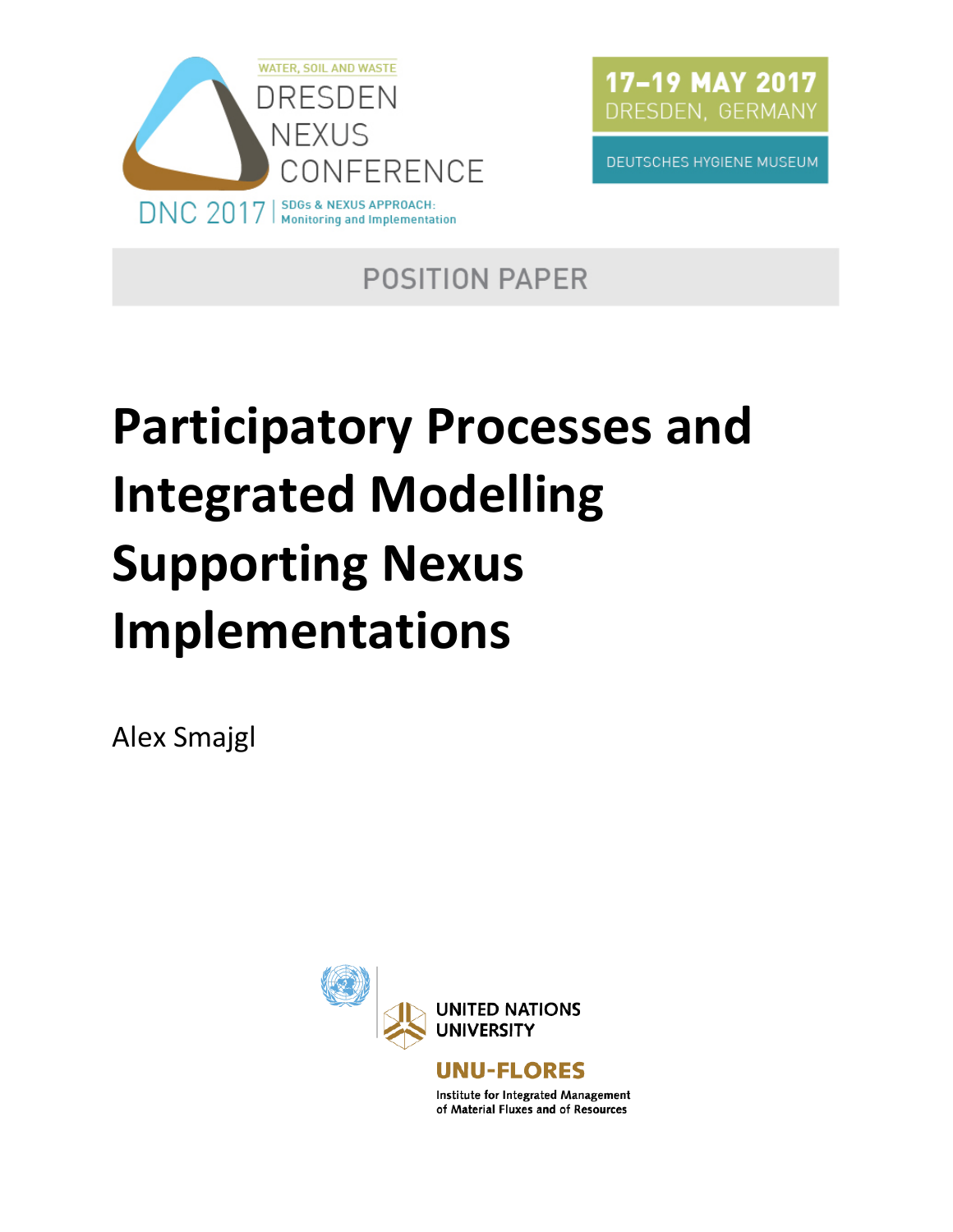*This is a preliminary draft. Please do not cite or distribute. The views expressed in this publication are those of the author(s). Publication does not imply endorsement by the United Nations University of any of the views expressed.*

#### **United Nations University Institute for Integrated Management of Material Fluxes and of Resources (UNU-FLORES)**

Ammonstrasse 74, 01067 Dresden, Germany Tel.:  $+49-35189219377$ Fax:  $+49-35189219389$ E-mail: flores@unu.edu Web: flores.unu.edu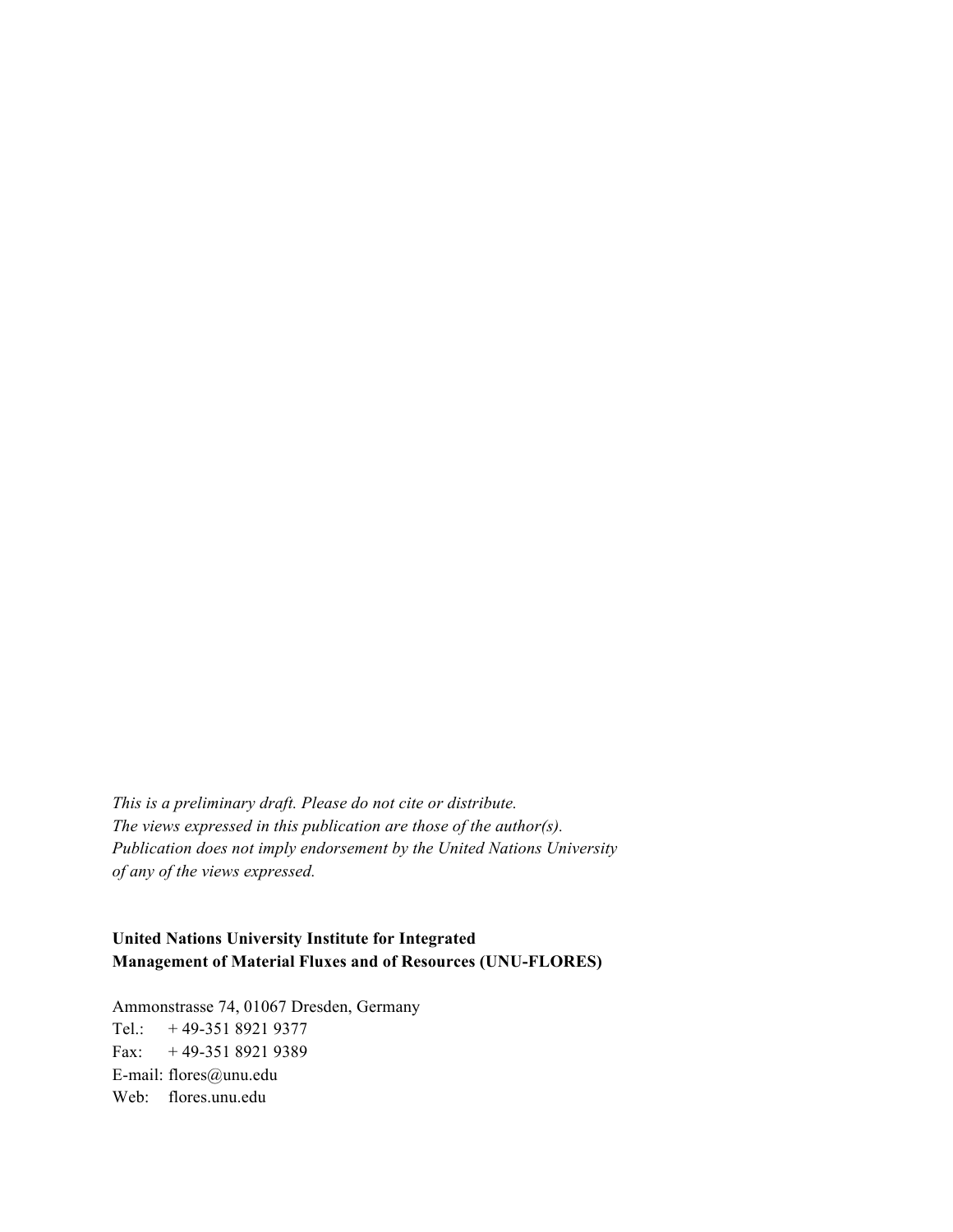# **Participatory Processes and Integrated Modelling Supporting Nexus Implementations**

#### Alex Smajgl $l^1$

<sup>1</sup>Mekong Region Futures Institute (MERFI), Bangkok, Thailand, email: alex.smajgl@merfi.org

### **Abstract**

Policymakers and donors are increasingly requesting researchers to investigate the water, food, and energy nexus. This is largely due to the investment risks in the form of unintended side effects causing trade-offs between these three highly connected sectors. Meeting stakeholder aspirations to apply nexus approaches requires researchers to step from a pure conceptualisation of the water, food, and energy nexus to nexus implementations that effectively inform policy and planning processes. Nexus implementations refer to activities that contextualise a Nexus conceptualisation for a particular policy or management situation to lead to real-world improvements of Nexus related processes. Implementations of the nexus paradigm, however, come with two major challenges. One challenge is the development of diagnostic and analytical tool that may be applied to (at least) three sectors in an integrative way, which would allow us to investigate cross-sector dynamics. The second challenge is concerned with stakeholder engagement during the implementation as nexus-related decision making processes involve competing sector interests. Facilitating evidence-based policy negotiation demands research processes to effectively bridge science and a highly contested policy space.

This paper explores solutions for these two challenges and presents new and refined approaches to support the implementation of the water, food, and energy nexus in real world planning and policymaking contexts. This paper presents experiences with real world solutions for the methodological and the engagement-related challenge. For instance, advances in empirical agentbased modelling or with Bayesian Belief Networks provide examples of analytical method that effectively treat multiple sectors in an integrative way. Nexus implementations can utilise (stochastic or deterministic) agent-based modelling to simulate possible nexus trade-offs. Bayesian approaches, on the other hand, can quantify probabilities of expected outcomes. Despite the increase in analytical complexity, stakeholder learning and policy uptake can be achieved through participatory processes. Emerging research on this topic suggests very different process designs, which come with different strengths and weaknesses. Some process designs are more suitable for engaging with policymakers while others are more suitable for community level engagement. Also, some designs have a stronger focus on learning while others aim for conflict resolution. Robust monitoring and evaluation of research process designs is paramount for improving our ability to effectively implement complex nexus approaches in applied policy contexts. This paper presents a few participatory process designs, including the Challenge and Reconstruct Learning (ChaRL) process and Companion Modelling, and suggests a monitoring and evaluation framework for the comparison of participatory processes.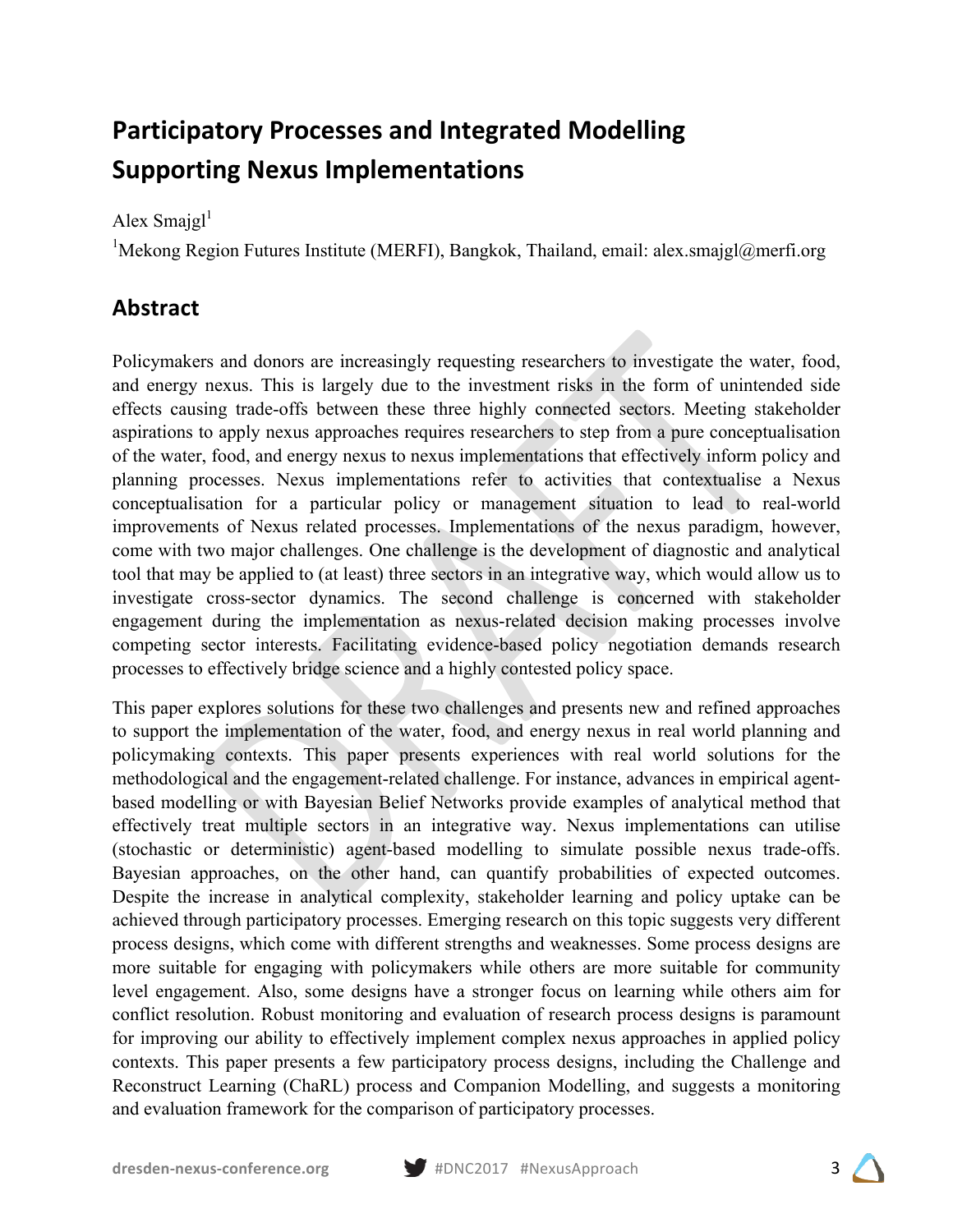## **1. Introduction**

Many assessments of economic development strategies reveal substantial trade-offs between key economic sectors (Bazilian et al., 2011; QEERI, 2012). Investments in the energy sector that aim to meet the growing demand for energy trigger in many cases a decline in food security or changes in water availability. Equally, food security-focused interventions can have implications for the energy sector and for water-related issues. Also, water management-focused improvements can impact on food and energy-related goals. These experiences highlight the need for assessments to consider the interactions between these three sectors. With the increasing awareness of the cross-sector connectivity the water, food, and energy nexus emerged as a new paradigm. Increasingly, policymakers and donors demand researchers to apply the nexus paradigm. This is largely due to the risk decision makers perceive in the form of aforementioned potential for trade-offs and synergies between these three highly connected sectors.

Over the past few years numerous papers have been published that present a conceptualisation of the water, food, and energy nexus (i.e. Hoff, 2011; Smajgl and Ward, 2013a; WEF, 2011). However, fewer studies document an application of a nexus concept to a real world case (European Report on Development, 2012; Mohtar and Daher, 2012) and even fewer studies implemented the applied nexus analysis as part of a policy negotiation (Smajgl and Ward, 2013c; Smajgl et al., 2016). Yet, the policy space is where the demand for a Nexus Approach originates from and to which scientists need to present their empirical nexus analysis. Despite the rapid uptake of the nexus paradigm, the implementation of a Nexus Approach is difficult as it introduces two major challenges (Smajgl et al., 2015b). The first challenge is to develop diagnostic and/or analytical capacity that allow for integrated assessments of the water, food, and energy sectors and their relationships in an empirical policy setting. This requires the consideration of many complex dynamics, which defines a methodological challenge. Second, the division of the policy space into sectors or line ministries constitutes competing interests. For scientists to provide evidence to such a contested value space is the second major challenge. The dominant outcomes are for scientific results to either be accepted if they match pre-existing opinions or for them to be disregarded if they contradict prevailing expectations. The challenge is to facilitate evidence-based decision making despite contradicting stakeholders expectations. This challenge is concerned with the design and management of the research-policy interface and the study-related engagement process.

This paper discusses new and refined solutions for these two major policy-related challenges to support the implementation of a Nexus Approach. First, integrated modelling methods are discussed that help investigating cross-sector dynamics. Second, processes are presented that aim to effectively bridge the science-policy gap in complex and contested contexts.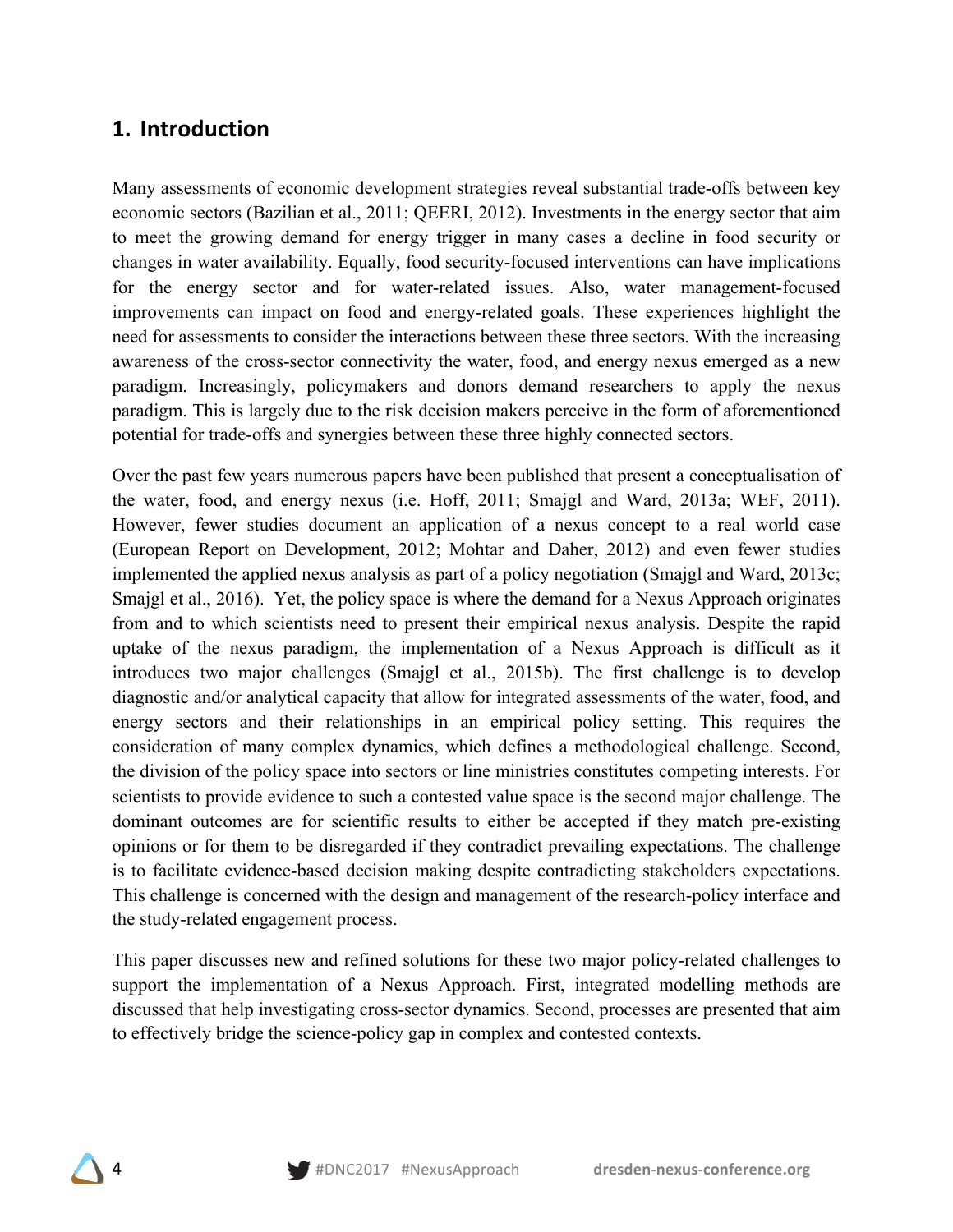#### **2. Analytical Methods Conducive to Effective Nexus Implementations**

The challenge of integration has been a focus of scientific work since the emergence of the sustainability paradigm in the 1980s (Argent et al., 1999; Ascough Ii et al., 2008; Brouwer and van Ek, 2004). The Nexus Approach builds on the sustainability commitments of many governments but is more focused on the water, food, and energy sectors (Hoff et al., 2012; WEF, 2011). These sectors have been identified as critical for development processes and susceptible to costly trade-offs if investments and their side effects are not carefully assessed. Many investments in one sector can trigger losses or synergies in other sectors.

Most methods deployed during nexus studies have a disciplinary focus, which means that crosssector trade-offs and synergies are not part of the analytical scope of the calculation or simulation. In these cases, sector-specific results need to be further processed to reveal tradeoffs or synergies. Typically, this can be achieved by qualitative methods such as expert panels. For instance, Smajgl and Ward (2013c) designed an expert panel approach that asked disciplinary experts to identify first-order impacts of a variety of disciplinary modelling results. Then, the first-order impacts were presented and experts were asked to identify which impacts are likely to result in consequence. Then, these secondary impacts were again presented and experts were asked to identify tertiary impacts. The combination of first, second, and third-order impacts provided inputs for the development of system diagrams that specified the mechanisms that constitute cross-sector relationships. This approach established (qualitatively) how nexus sectors interact and how these relationships might change over time. Ultimately, the strength of such an approach is to highlight critical factors (or system elements) policy and planning could focus on.

Such qualitative methods allow experts to design likely cause-effect relationships, the specification of risks, and the identification of thresholds. However, the weakness is that complex cross-sector dynamics would not be considered and would require model-based assessment. This could be achieved by combining qualitative methods with disciplinary modelling or with integrated modelling.

Here, nexus-focused scholars can build on many advances sustainability research has made. The sustainability paradigm has guided substantial research towards integrated assessment, including the consideration of multiple sectors and their disciplinary indicators (or variables) (Alvargonzález, 2011; Hirsch Hadorn et al., 2006). These methods include agent-based modelling, system dynamics modelling, and Bayesian Belief Network, to name three of the most widely applied methods. Any of these approaches can be combined to cover different types of research questions (e.g., stochastic, deterministic, probabilistic), or assess variables at multiple scales and their scale-specific resolution (Smajgl, 2006; Smajgl et al., 2009).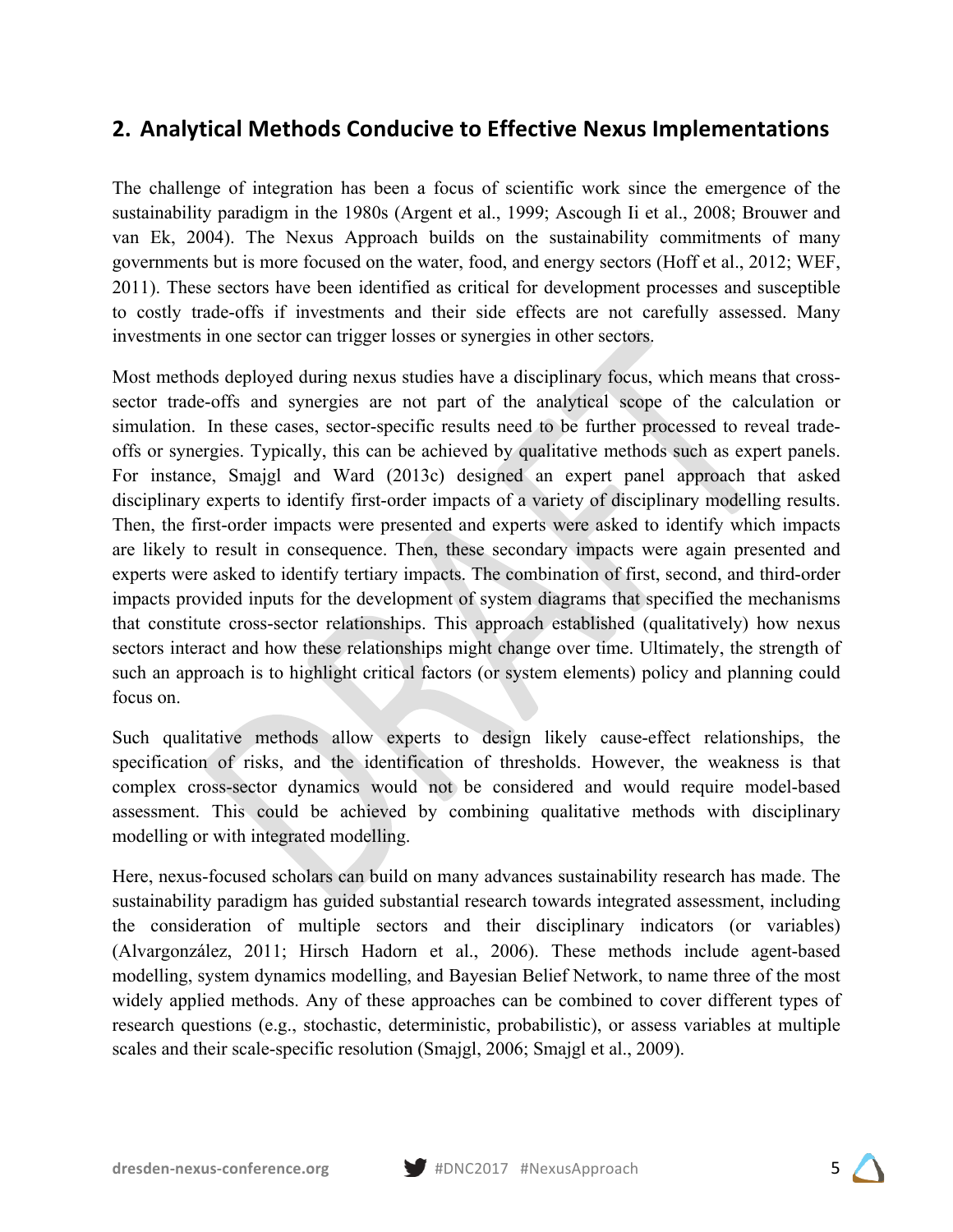In this paper, particular attention is dedicated to agent-based modelling because of its potential for nexus-type research. The need to improve our understanding of complex social-ecological dynamics created a substantial push for agent-based modelling due to its ability to consider highly complex relationships of multiple variables, including human behaviour (Barreteau and Smajgl, 2013; Gilbert, 2008). In particular its capacity to incorporate social dimensions creates a methodological advantage over most other modelling techniques (Edmonds et al., 2007; Squazzoni, 2010). In an applied policy context, sustainability-focused simulations often require the explicit modelling of social, economic and environmental interactions and feedbacks, which implies mostly non-linear relationships (Edmonds et al., 2007; Wuelser et al., 2012). From a modelling perspective this goal requires the definition of functional relationships in the form of logical rules (behavioural and social variables) and in the form of mathematical equations (biophysical variables) (Axelrod et al., 2006; Gilbert, 2008).

Nexus-focused assessments benefit from these modelling advances as many outcomes regarding water, food, and energy emerge from the bottom up as a result of decision making and interactions of many households. Water demand is often dependent on decisions made by individual farmers that perceive and respond to a variety of factors (i.e. crop prices, water price). In urban settings water demand results from a set of other factors, including habits, type of appliances, or water prices. Energy use depends on similar factors, while energy production is largely a consequence of corporate investment calculations and institutional arrangements. Food production in rural settings is linked to similar factors as water but experiences show a decline due to the increasing profitability of energy crops. All these influencing factors have in common that the decisions are being made by individuals, households, or companies based on what they perceive as effective incentives or constraints. Increasingly, the modelling community acknowledges that designing such modelling efforts from the bottom up is paramount for analysing nexus outcomes and trade-offs.

This requires modelling methodologies that allow for the explicit simulation of human decision making, which is a distinct advantage of agent-based modelling as it allows for the simulation of individual or households and their interaction with the environment (Smajgl and Barreteau, 2017; Smajgl and Bohensky, 2013). Behavioural rules can be derived from psychological understanding, experimental or monitoring-based evidence for behavioural responses to economic and other incentive changes, and other empirical or theoretical assumptions on human behaviour and adaptation (Smajgl and Barreteau, 2013b, 2017). Uncertainties can easily be integrated by defining parameters in ranges instead of point values to capture possible or experienced fluctuations (Barreteau and Smajgl, 2013; Müller et al., 2014). The development of such a genuinely integrated agent-based model can draw on widely tested approaches for model parameterisation (Doscher et al., 2014; Smajgl and Barreteau, 2013a, 2017), model calibration (Beaudouin et al., 2008; Bohensky et al., 2007) and model validation (Moss, 2008; Smajgl et al., 2011).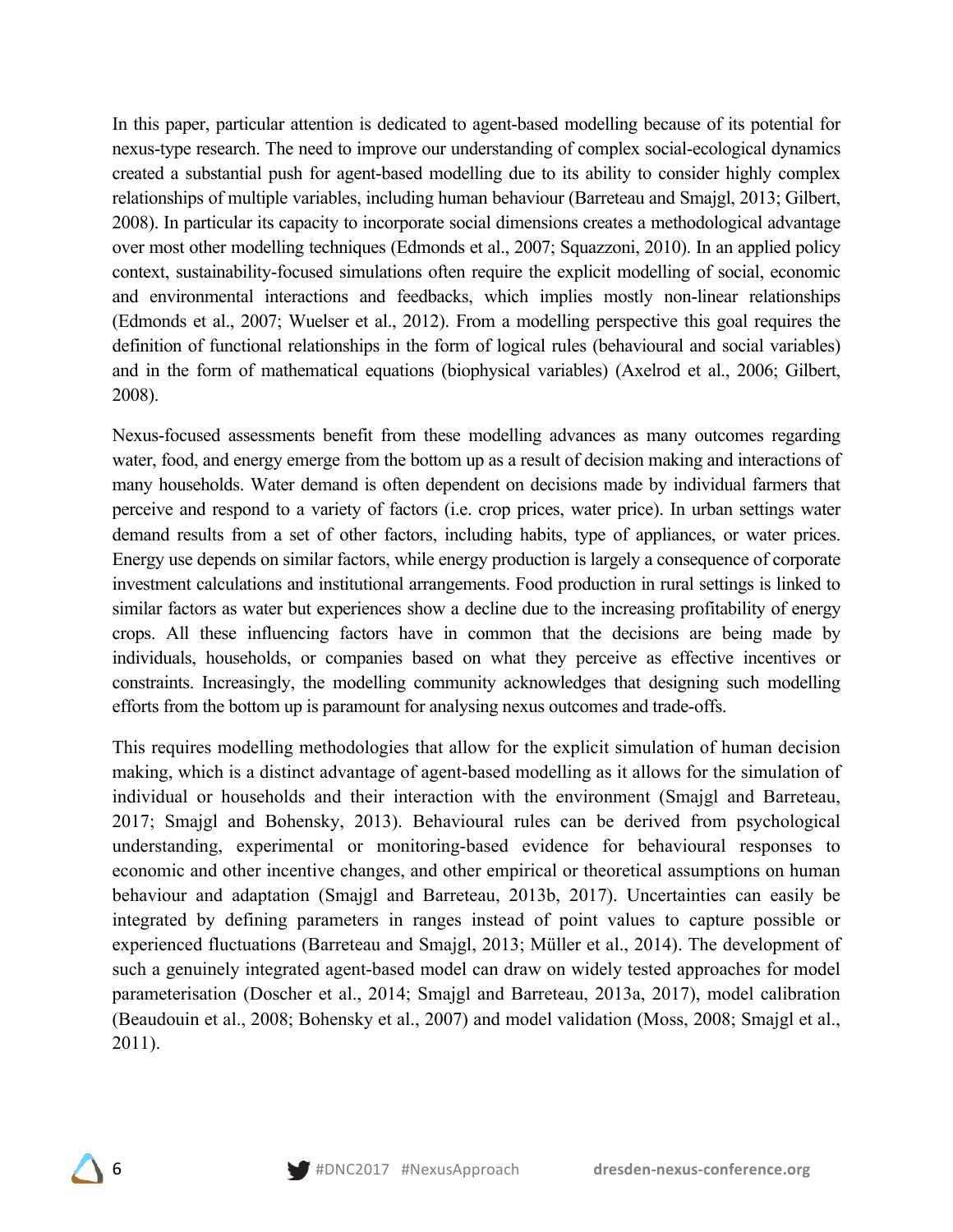Many agent-based models have been developed since this methodology emerged in the 1970s and in particular since it started establishing itself in the empirical policy analysis space in the 1990s. One example for an agent-based model that was implemented to support policy-driven nexus studies is the MerSim model, the Mekong region Simulation model (Smajgl et al., 2013), see also Box 1. MerSim was utilised during various policy-focused studies to reveal nexus-related trade-offs and outcomes (Smajgl et al., 2015a; Smajgl et al., 2015b). Three nexus studies should illustrate the potential of agent-based model. First, the MerSim model was implemented to assess cumulative impacts of Mekong mainstream dams and climate change (i.e. changes in rainfall patterns and sea-level) on rice production, poverty, and migration in Vietnam's Mekong Delta (Smajgl et al., 2015a). Policy outcomes included changes in land-use planning to improve resilience to upstream developments and to sea-level rise. This example explicitly focused on energy (mainstream dams), food (rice production and fish), and water (flow and salinity levels), and provided effective analytical capacity to investigate nexus dynamics for different investment and under different conditions (see for more details, results and policy impacts Smajgl et al., 2015a; Smajgl et al., 2015b). In another application, MerSim revealed land-use change dynamics in Northeast Thailand involving commodity price-driven decisions at the farm level to replace food crops (mainly rice) by energy crops (cassava and sugar cane) (Smajgl et al., 2015b). These farmlevel decisions are either accelerated by government investments in water diversion infrastructure for large-scale irrigation schemes or generate water demands that result in decentralised irrigation. This case portrays another typical nexus situation, which resulted in substantial policy changes concerning large-scale irrigation plans due to the unexpected outcomes the simulation model suggests. In a third policy-focused nexus application the MerSim model was implemented to the Nam Xong sub-catchment in Lao PDR to investigate trade-offs between upstream water uses (mining and rubber plantations), and downstream water uses (agriculture, tourism, and hydropower) (Smajgl and Nuangnong, forthcoming). Similar to the Vietnam study, this implementation of the Nexus Approach included water quality indicators as well as water quantity indicators. As a result of this study land-use plans were adjusted and investments in improved water treatment are being negotiated. All three MerSim applications were implemented as part of participatory processes to facilitate stakeholder learning and policy uptake (see ChaRL process – Challenge and Reconstruct Learning process – described in Section 3).

$$
^{\prime}~\ell
$$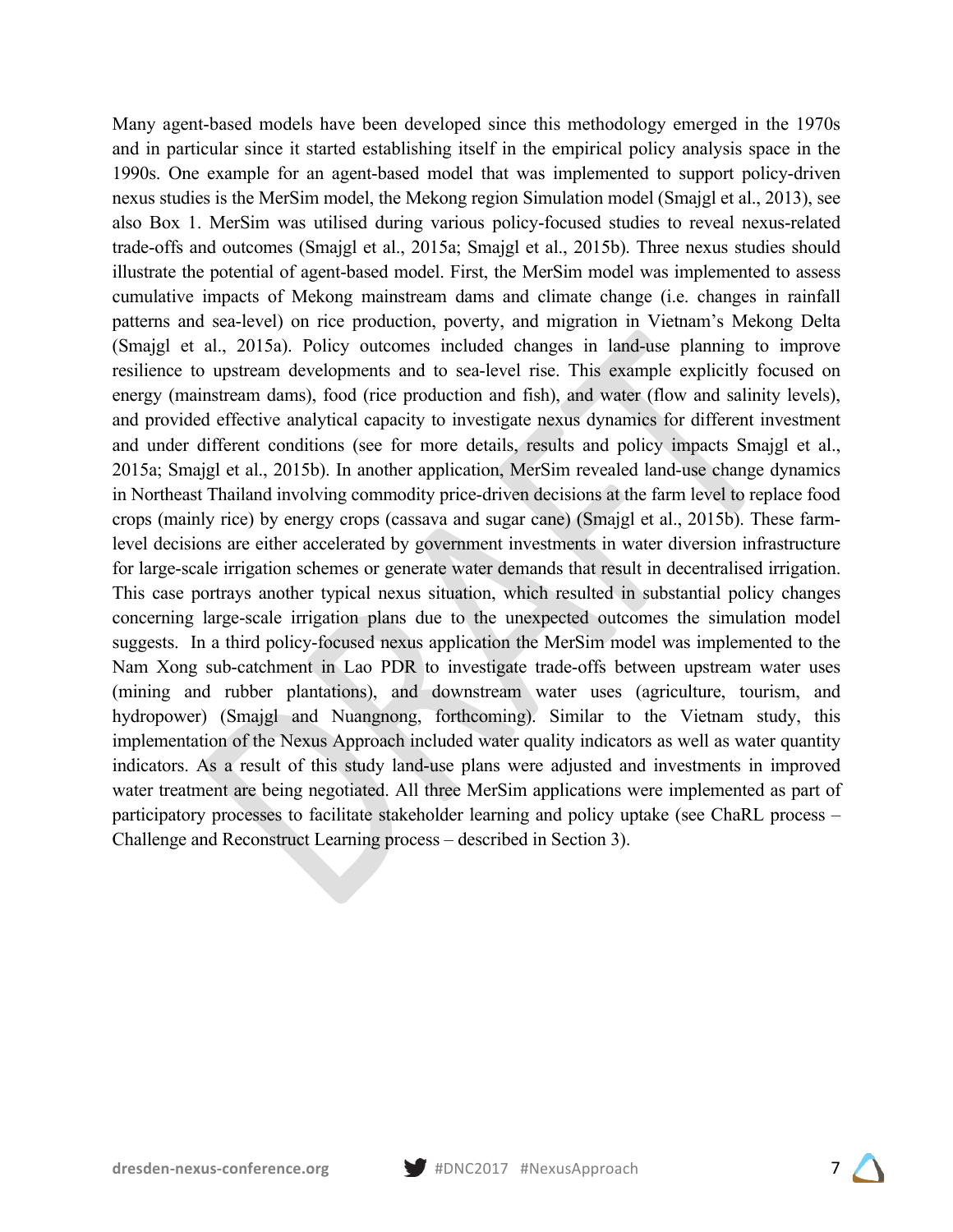#### **Box 1: MerSim model details**

The description of the agent-based model Mersim (Mekong region simulation) (Smajgl et al. 2013) follows the ODD (Overview – Design concepts – Details) protocol (Grimm et al. 2006; Grimm et al. 2010).



*Purpose of the model*: MerSim aims to support the analysis of complex social-ecological interactions. *State variables (selected)*: Household income, Household livelihood, Household location, land cover, subsistence production and poverty rate, water flow, water quality, food c ommodity production, hydropower.

*Emergence*: Poverty dynamics, spatial poverty patterns, livelihood changes, and land use patterns.

- *Adaptation & Objective*: Household agents respond to changes in the socio-ecological system that affect their livelihoods. Households' objectives are implicit to their behavioural response functionsthat is derived from intentional data elicited in the large-scale surveys.
- *Stochasticity*: Most parameters are assumed to be stochastic to resemble more realistic model assumptions, including crop prices, productivity, wages, and rainfall.
- *Initialisation*: The MerSim model utilises five sets of GIS data: (1) administrative boundaries down to administrative villages, (2) soil data, (3) land cover data, (4) rainfall projections, and (5) a digital elevation model. These datasets were used to specify the artificial landscape while household attributes and behavioural responses were parameterised based on the household survey.
- *Submodels*: Household income is calculated in weekly steps as the sum of all livelihood activities that all household members engage in. Crop growth algorithms are defined for 16 crop types. Water flow algorithms



The diagram above shows MerSim outputs from a Nexus analysis, which assessed impacts of upstream hydropower on fish population in the Tonle Sap. This scenario includes climate change and government investments in alternative manufacturing focused investments. The poverty maps (dots are villages; increasing red pigment indicates increasing poverty) show the s patial shifts of poverty in Cambodia's Tonle Sap area.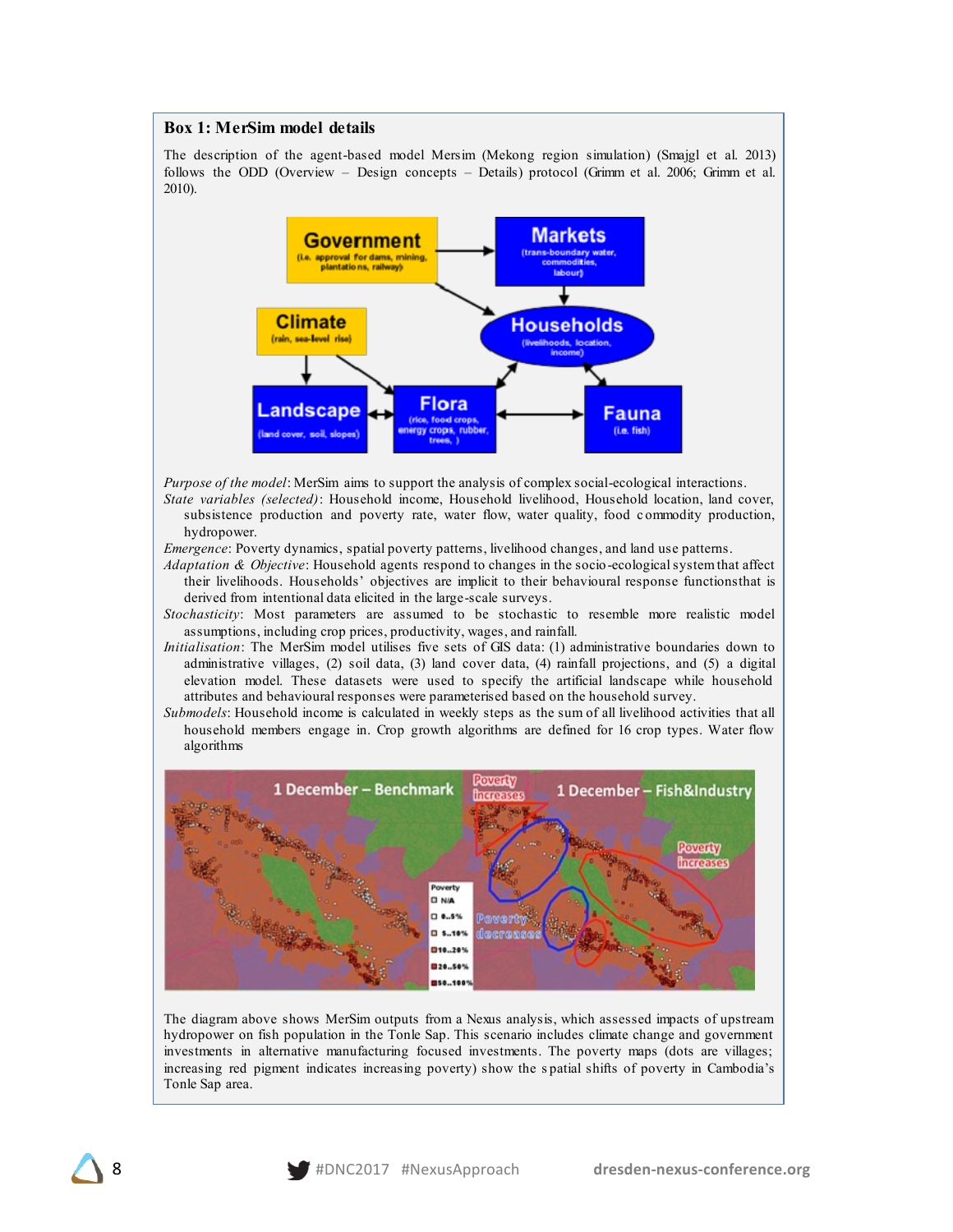The MerSim applications demonstrate how effectively agent-based modelling can support nexus implementations in real world policy and planning contexts. Unfortunately, so far, no other empirical agent-based model has implemented the water, food, and energy nexus comprehensively. However, many partial nexus applications have been developed as agent-based models, primarily for energy-water analyses (Ng et al., 2011; Santhosh et al., 2014) and for water-food focused analyses (Becu et al., 2003; Sahrbacher et al., 2014; Valbuena et al., 2008).

Agent-based modelling is not the only promising method. Other advanced techniques include games, Bayesian Belief Networks, and hydro-economic models. Several research groups have explored very successfully the effect of *serious games* (see also the DNC2017 position paper by Mochizuki, Magnuszewski, and Linnerooth-Bayer on "Games for Aiding Stakeholder Deliberation on Nexus Policy Issues") as a method to facilitate stakeholder engagement and stakeholder negotiations (Annetta, 2010; Barreteau et al., 2003; Wood et al., 2014). Such games can be designed as computer games, board games, or as role-playing games that target improved systems understanding among stakeholders or to make stakeholder better understand each other's actions by taking on each other's role (Annetta, 2010; Barreteau et al., 2003; Zellner et al., 2009). Considering the relevance of conflict, negotiations, and complexity in nexus-type situations, serious games are likely to offer substantial potential to reduce nexus trade-offs and achieve more sustainable outcomes. Many approaches that utilise serious games in participatory processes combine this with, for instance, agent-based modelling.

Bayesian Belief Networks (BBN) provide a different approach to agent-based models. With this modelling technique probabilities can be quantified for expected consequences (Lynam, 2016; Sun and Müller, 2013). This provides an effective tool if the goal is to quantify the probabilities or risks of specified outcomes (Lynam, 2016; Lynam et al., 2007). However, only a few BBNs have been implemented in nexus studies (Biggs et al., 2015; Varis et al., 2012).

Considering that the nexus discussion is largely driven by hydrologists (see discussion in Smajgl et al., 2016), an emerging approach involves the extension of hydrological models by economic variables. Hydro-economic models integrate hydrological variables and their physical dynamics with the economic value of water considering the economic value of water uses (i.e. crops) (Harou et al., 2009). A growing number of hydro-economic models have been developed for the analysis of (mostly partial) nexus trade-offs (He-Lambert et al., 2016; Mainuddin et al., 2011; Singh et al., 2014).

Any of these methods has a specific focus and the complexity of many contexts require the combination of multiple methods, which is often coordinated in so-called decision support systems (DSS). Since the 1970s and in a rapidly increasing number of contexts, stakeholders invest in the development of such DSS (Mysiak et al., 2005). A typical application domain of an environmental DSS is a watershed to help improve water management considering competing water demands (Andreu et al., 1996; Giupponi, 2007). These developments facilitated a stronger focus on cross-sector and cross-disciplinary integration and, thereby a broader understanding of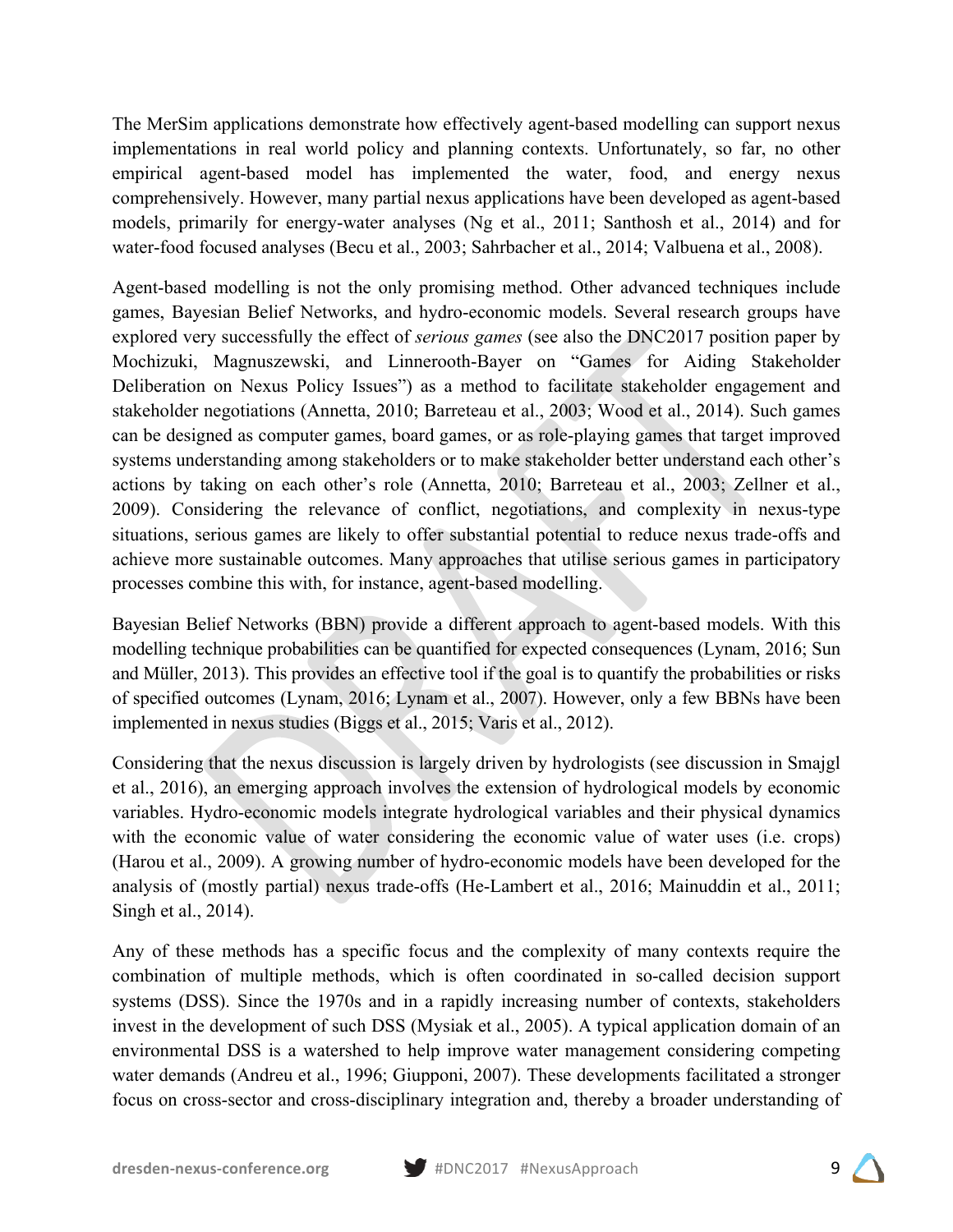emerging data gaps. While this movement is very promising, many of these computer modellingsupported processes are not achieving expected policy outcomes (Loucks, 1995; Matthies et al., 2007). In many cases this results from the fact that the DSS development process is driven by modellers, largely separated from the actual decision making or planning process. This separation introduces the risk that these DSS have no policy impacts. Growing evidence emphasises that in situations characterised by high complexity and highly contested values, decision support needs to actively design and employ processes that allow them to engage with stakeholders and, thereby mitigate the policy impact failure risk (Hassenforder et al., 2015; Smajgl and Ward, 2013b). Considering that the water, food, and energy nexus is in most situations highly complex and contested, the success of a nexus implementation depends not only on an effective methodology but also on the design of an effective stakeholder engagement process. The following section describes process design options that would benefit the implementation of nexus projects.

### **3. Process Designs for Effective Nexus Implementations**

Applying an effective methodology for analysing cross-sector relationships and how their outcomes change due to certain development investments is only one important challenge of successful nexus implementations. Designing the engagement with decision makers and planners is the second major challenge. By definition, any applied nexus study needs to engage with at least three sector agencies, which have competing mandates. Considering that most of these cross-sector relations harbour complex interactions, the science-policy partnership is problematic because highly contested values establish incentives to argue for the first-best solution for any of the involved sectors. Complexity makes it difficult to dispute the benefits of a particular solution or present evidence for dis-benefits the investment would cause in other sectors.

Complexity is a key characteristic of nexus (and sustainability) focused research (and modelling in particular). Complex systems modelling is applied where system interactions are difficult or impossible to analyse based on human cognition, often simply due to the sheer number of interacting variables and the non-linearity many real world interactions imply. Additionally, sector-specific processes have to be understood as self-organising systems across multiple levels, which emphasises the unpredictability of emerging interactions (Boschetti et al., 2010; Miller and Page, 2008; Sawyer, 2005). Translating complex model outputs to useful information for multiple, competing stakeholders requires a *process* that guides stakeholder in perceiving and understanding complex cause-effect relationships. Without an effective process design that considers the cognitive aspects of the individual learning experience and the group level negotiation, the translation of complex modelling results is unlikely to have any policy impact.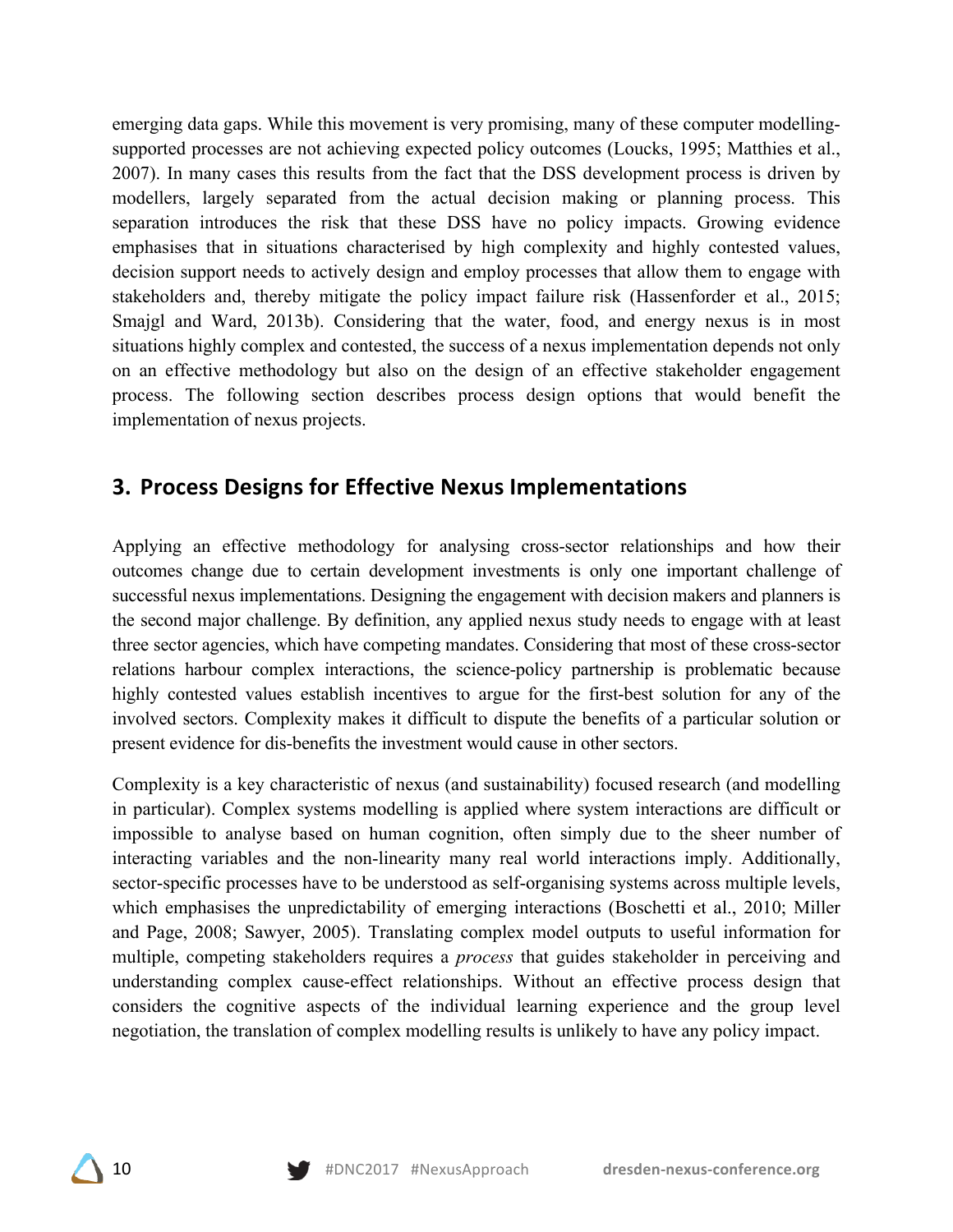Thus, in any situation that can be characterised by high complexity and highly contested values (or sector mandates) evidence-based decision making is challenging and demands careful planning of the engagement process with the competing policymakers and planners. Consequentially, the design of research processes and its policy engagement becomes a research topic of its own – to understand which process design options exist and which sequence of what actions is likely to lead to what policy outcome. Mounting evidence points at the effectiveness of participatory research processes to effectively bridge science and policy in complex and contested situations, which implies nexus-relevant situations (Barreteau et al., 2010; Cornwall and Jewkes, 1995; d'Aquino and Bah, 2013).

Participatory research is a very diverse field, largely applied in the domains of public health, environmental management, and education (Cornwall and Jewkes, 1995). The common denominator for participatory approaches is that the (research) process constructively engages non-scientists to consider their knowledge (Cornwall and Jewkes, 1995). Cash et al. (2003) argue that for effective participation of affected interests, knowledge needs to be agreed as valid, salient, and legitimate. However, the degree to which stakeholder knowledge is considered, what knowledge is exchanged, and what engagement techniques are being implemented varies widely (Barreteau et al., 2010). Increasingly, scientists observe that studies claim to conduct participatory research while the influence of stakeholders on the research remains minimal. In response, the research community developed robust definitions of what participation needs to entail and what levels of participation exist (see for details Barreteau et al., 2010). In cases with strong utilisation of modelling the terminology mostly changes to participatory modelling. Voinov and Bousquet (2010) provide an excellent overview of participatory modelling. Most prominent examples for participatory research include Community-based Participatory Research and Action Research (Cornwall and Jewkes, 1995) and Participatory Action Research (McIntyre, 2008). It needs to be emphasised that both of these groups include a range of diverse approaches. Prominent approaches within participatory modelling include Companion Modelling (Barreteau and et al., 2003; Bousquet et al., 2006) and Mediated Modelling (Antunes et al., 2006; van den Belt, 2004).

These developments are encouraging and establish a new research domain that will benefit nexus-focused research to effectively interact with multiple competing sectors and facilitate evidence-based decision making despite the significance of complex dynamics. One participatory process design that has been successfully tested in a few empirical nexus processes is the psychologically founded Challenge and Reconstruct Learning (ChaRL) process.

The Challenge and Reconstruct Learning (ChaRL) framework (Smajgl and Ward, 2013b, 2015b) aims to effectively bridge science and policy by guiding policymakers and planners through a highly structured participatory process (see *Figure 1*). This systematic science-policy engagement framework puts stakeholder learning centre-stage. It utilises visions, beliefs, and values as key entry points for scientific evidence to inform policy and planning processes.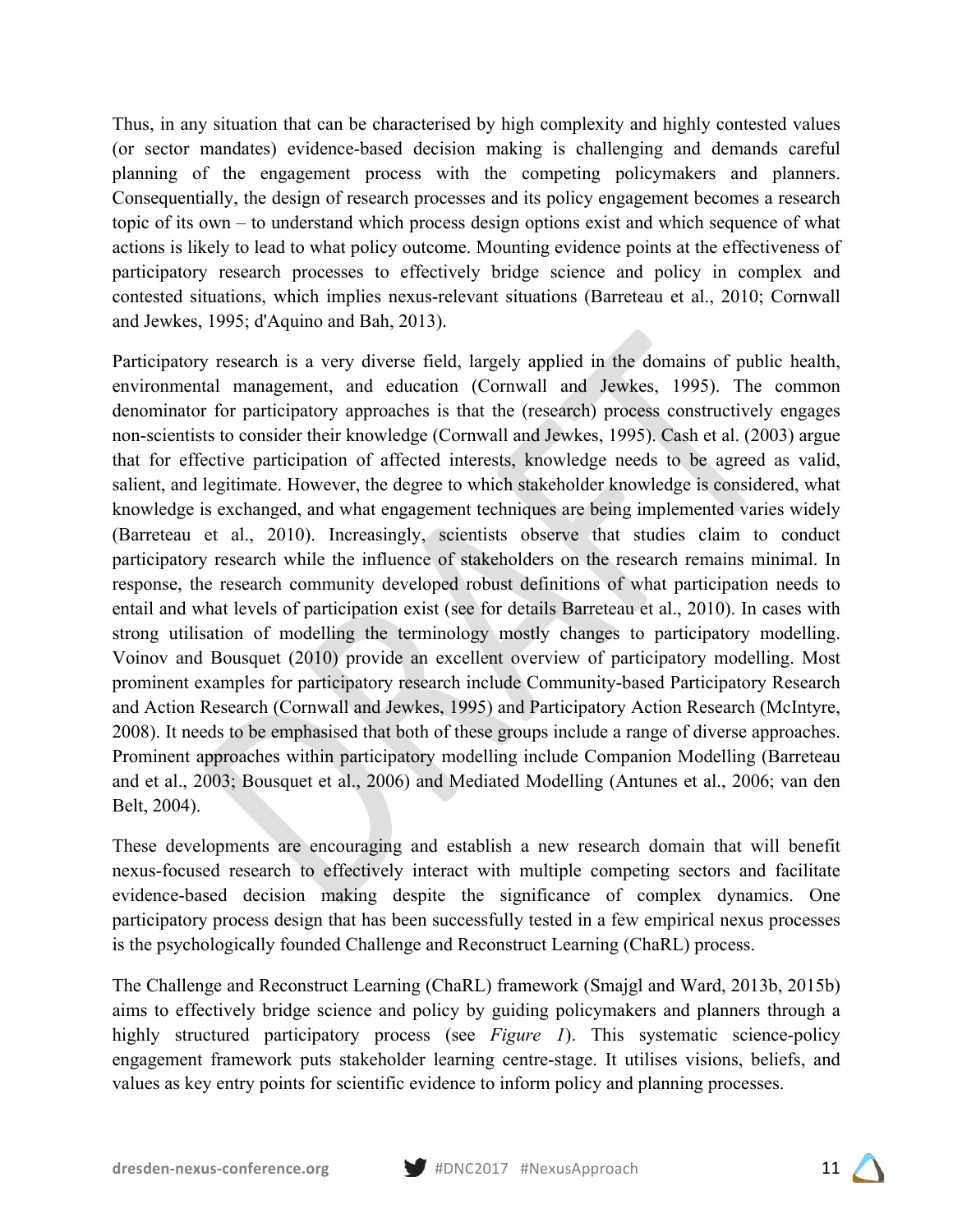

*Figure 1. Five-step process of the Challenge and Reconstruct Learning (ChaRL) design*

The ChaRL framework approaches the introduction of scientific evidence into ongoing policy or planning processes from the perspective of discovery-based learning, aiming to ground truth existing assumptions about cause-effect relationships relevant to the decision-making situation at hand. "Discovery learning occurs whenever the learner is not provided with the target information or conceptual understanding and must find it independently and with only the provided materials" (Alfieri et al., 2011). The ChaRL process elicits and challenges these underpinning causal beliefs (or heuristics) in five steps and *reconstructs* revised beliefs within the understanding of the functionality of the larger systems. The ChaRL process understands such reconstruction in the tradition of Habermas (2005) as the key process of learning, which is facilitated as an exchange of intuitive knowledge. Thus, scientific knowledge is not a priori assumed to be superior to stakeholder knowledge. The ChaRL process is in line with psychological research, particularly in the domains of cognitive research and discovery-based learning. These research communities provide substantial evidence for the effectiveness of discovery-based learning methods to achieve learning goals if compared with passively perceived instruction (Alfieri et al., 2011; Dean and Kuhn, 2006). However, experiments have also emphasised the importance of guidance during the discovery process (Kirschner et al., 2006; Mayer, 2004), which ChaRL provides through a highly structured five-step process.

Step 1 scopes out the objectives, including the decision making context and options, and the relevant success indicators as perceived by the decision makers. Inviting the relevant decision makers to codesign the research is critical to ensure high levels of ownership and, therefore stakeholder engagement (Smajgl, 2010). Co-designing the research gives stakeholders control over the focus and a commitment that this research is actually addressing their interests and needs (Barreteau et al., 2010). In the ChaRL process it involves at this early stage that stakeholders define principle 'inputs' and 'outputs' of the analysis. Stakeholders specify a list of external changes (i.e. climate change) and a list of possible intervention options. These *inputs* translate for the analytical steps into scenarios. Additionally, stakeholders define a list of policy-relevant indicators. These two lists provide the foundation for choosing the most effective methodologies (for examples see: Smajgl and Nuangnong, forthcoming; Smajgl et al., 2015a; Smajgl et al., 2015c). To further improve stakeholders' ownership of the research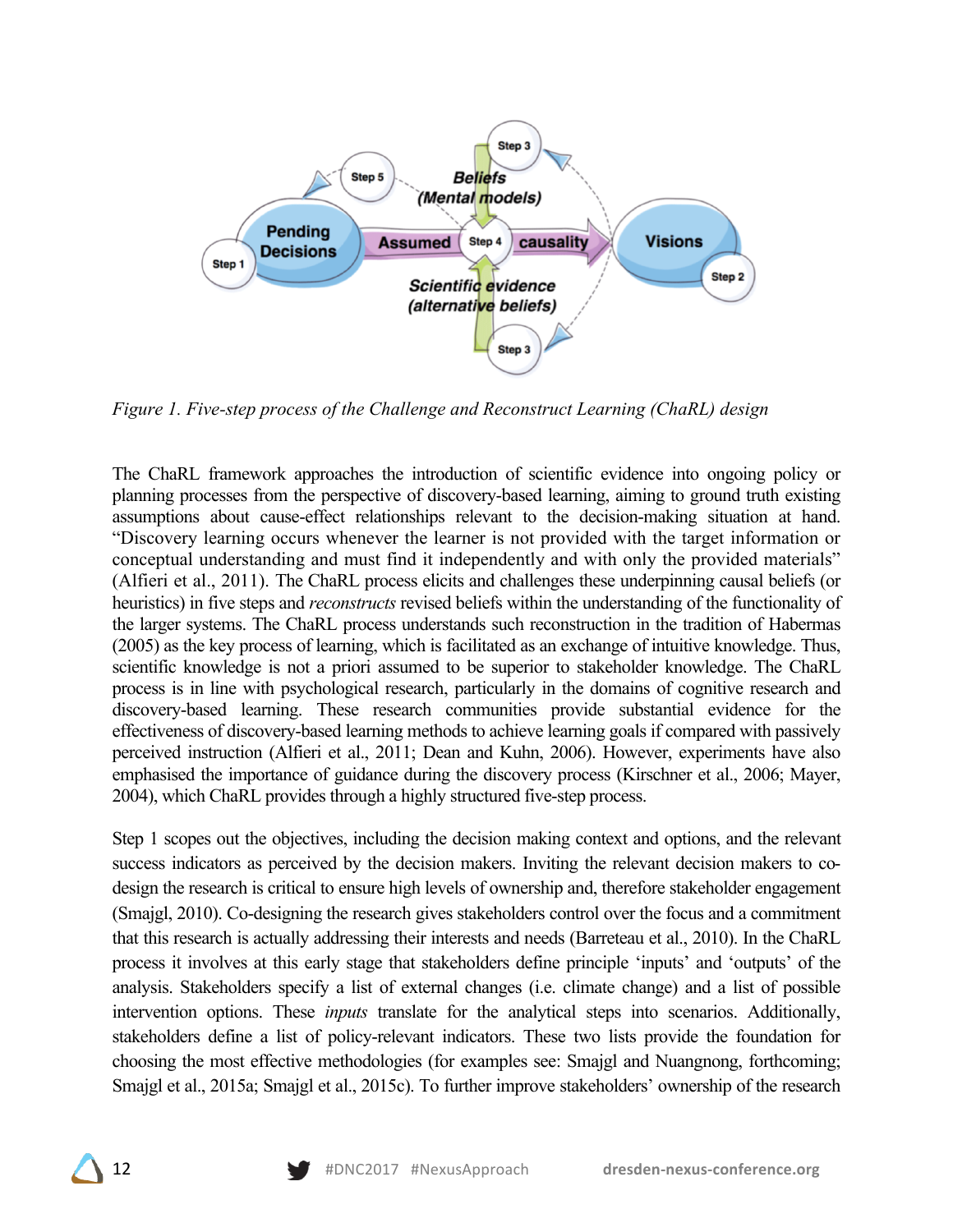design, the methodological choice is also made by the participants. The research team presents possible options for effective methods against the backdrop of requested scenarios and indicators. This presentation includes a transparent discussion of methodological strengths and weaknesses, which considers data requirements and available context-specific models. Allowing stakeholders to make these fundamental decisions translates into more active participation and a genuine interest in the progress and results of the study. It also reduces the perception that the research team enters the decision making process with a specific agenda (Smajgl et al., 2015b).

In step 2 visions for a specified geographic location are developed as narratives of plausible futures desirable for all relevant stakeholders (Foran et al., 2013). This step may need to be completed iteratively if the set of decisions are likely to affect multiple action arenas, each demanding separate facilitation. The iterative approach allows revision of the original vision based on presentation of visions from other locations or governance levels. This step is critical to any applied nexus study (Smajgl et al., 2015b) because shared visions are essential to prevent participants from reverting to their own sector goals when debating the benefits of development strategies or the relevance of assessment results. Thereby, visions become normative benchmarks that are shared across competing interests. Without such shared visions, the normative benchmark for participants to perceive research results remains the sector mandate, which means that sector representatives will continued to maximise sector goals instead of taking the overall systems perspective. The shared visions define the most desirable future scenario of the overall systems and re-direct stakeholders' attention towards improving overall system outcomes, which implies for the nexus domain a reduction of trade-offs. Developing shared visions requires focussing on long-term outcomes and indicators that are not sector specific, for instance desired levels of poverty, employment, state of the environment. Past trends (or drivers) need to be discussed followed by future trends and possible shocks. Highly effective is to develop three sets of possible futures with the participants, a most desirable future, a most likely and a least desirable future. For the latter participants develop risk mitigation plans while action plans are developed for the most desirable outcomes. This visioning process produces regularly action plans that combine a variety of interventions across multiple sectors. Foran et al. (2013) provides a detailed description of an effective visioning process. Most importantly, the most desirable vision constitutes a normative benchmark and replaces in the following participatory process the sector mandates to debate the utility of interventions.

Without shifting the normative benchmark to the systems level, scientific evidence is likely to result in two possible policy outcomes, either the evidence matches stakeholder expectations and provides thereby a basis for justifying already prevailing sector arguments, or the evidence gets rejected because it does not match previous expectations. The visioning process facilitates a shift in the normative benchmark and opens the possibility for scientific evidence to contradict initial understanding and yet lead to policy impact. However, shared ownership and shared visions are only two important design principles. Additionally, the evidence needs to be presented as part of a discovery process to facilitate actual learning and result in policy impact, which is largely achieved during the next ChaRL steps.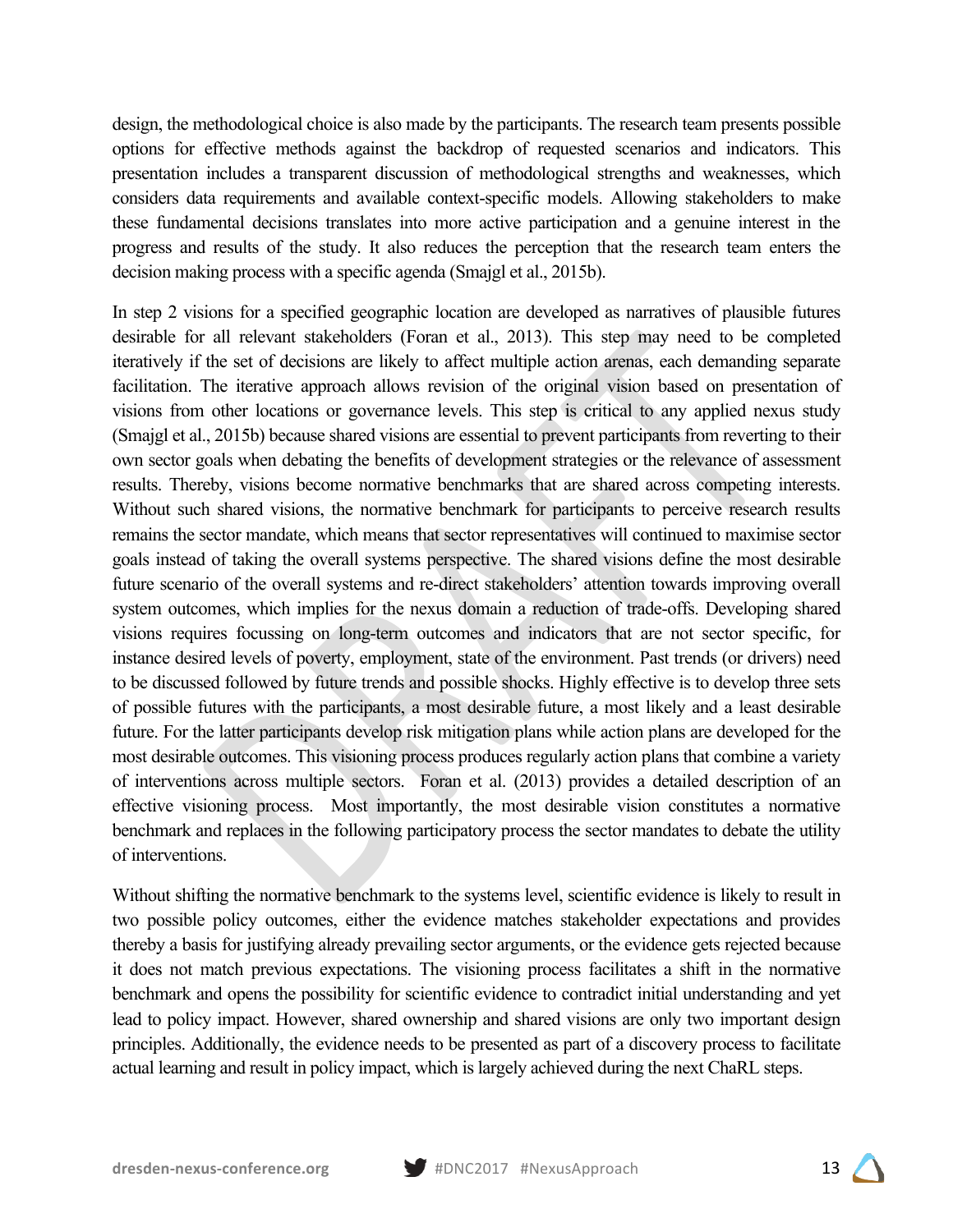During step 3 results for the assessment of potential impacts of planned investments on policy-relevant indicators (e.g. poverty, migration, water flow) are presented as preliminary and uncertain findings. The emphasis of uncertainty invites opinions and criticism that reveal how participating stakeholders perceive the world to work from their perspective. These discussions are captured and later analysed to identify statements that specify cause-effect relationships. Cognitive psychology typically refers to these as causal beliefs (Fishbein and Ajzen, 1975). These beliefs are later presented and compared between stakeholder agencies (step 4) and then compared with (or challenged by) scientific evidence. This *unsettling* of longstanding beliefs facilitates a cognitive shift that unlocks participants' assertion and opens up their attitude towards new insights. Discovery learning and other empirically tested theories suggest similar approaches to facilitate learning (Alfieri et al., 2011; Mayer, 2004). Notably, during ChaRL processes participants do indeed consider the validity of evidence that contradicts their initial beliefs, which is often not achieved by traditional research approaches (Smajgl, 2010; Smajgl et al., 2015b).

The combination of challenging beliefs and operating towards a shared vision creates an effective space for participants with different nexus mandates to discuss revised investments or sector strategies. Experiences demonstrate that during step 5 sector representatives often stop aiming for the sector optimum and start considering second or third best solutions for the sector as long as overall system outcomes are improved; the relevant benchmark is provided by the shared vision. The ChaRL process has been implemented in various applied nexus studies and helped effectively bridge science and policy in very complex and contested decision making situations (Smajgl, 2010; Smajgl and Ward, 2013a; Smajgl et al., 2015b).

Box 2: Examples for a ChaRL process implementation

The Nexus in Vietnam's Mekong Delta

Salinity intrusion due to sea-level rise poses a substantial threat for rice production in Vietnam's Mekong delta faces. This process is predicted to intensify over the coming decades and substantially accelerate due to the mainstream dams planned for the Mekong river. Considering the considerable challenge these changes pose for existing food production (e.g. rice) it defines an archetypical case of the Water-Food-Energy Nexus. The participatory process involved mainly Vietnam's central Government and province level planning agencies. The policy context involved opposing preferences for adaptation measures between agricultural and environmental agencies. While one side proposed the construction of dykes ('hard' adaptation measures), the other side was endorsing land use and management changes ('soft' adaptation measures). The ChaRL process invited all relevant agencies to co-design the research project. Then, the visioning process was conducted, which requested participants to specify most relevant (and most uncertain) drivers, agreeing on likely future trends of these drivers, and then developing most desirable, most likely and least desirable futures for the Mekong Delta. In a third and fourth

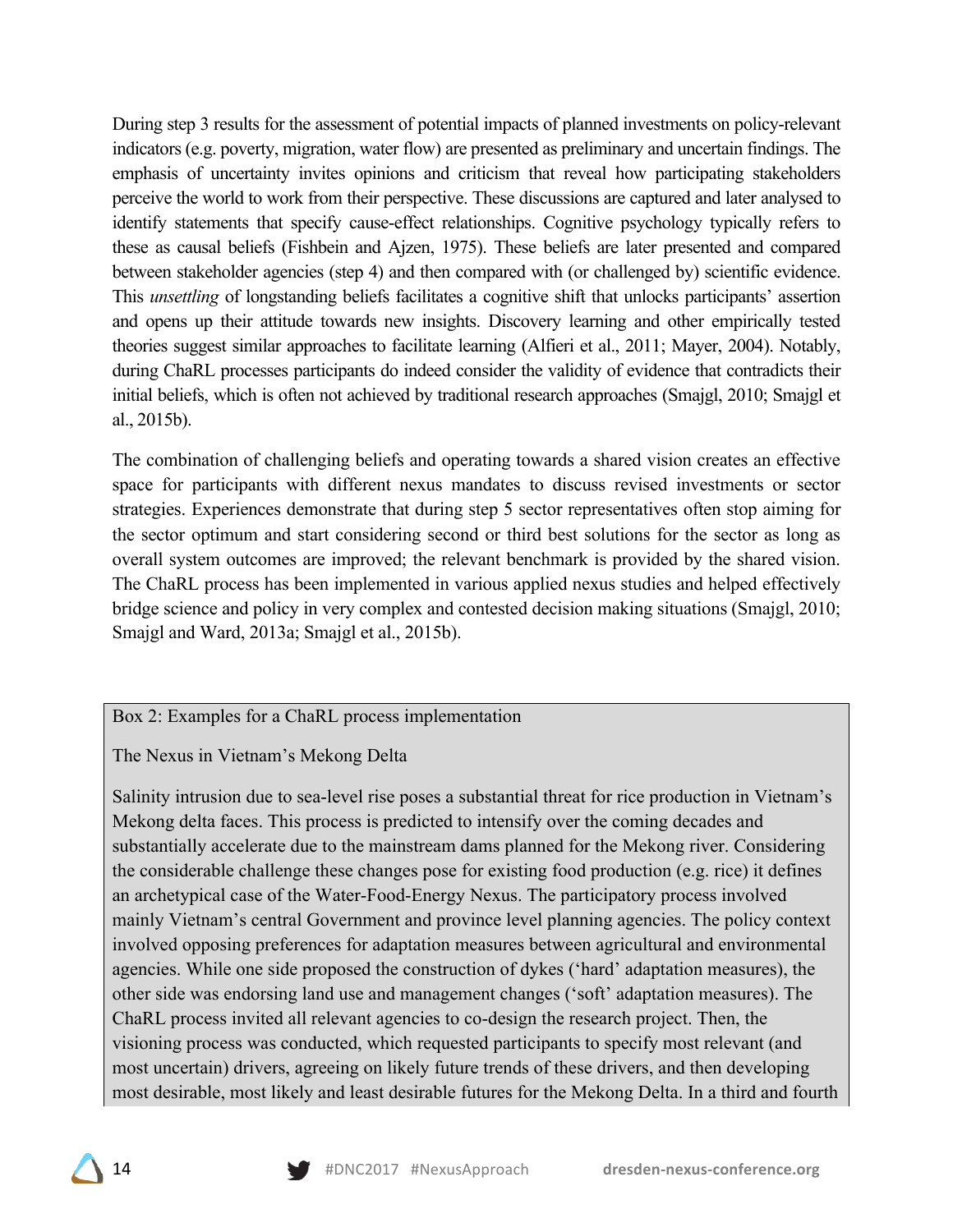workshop, hydrological modelling and household survey results were presented. The assessment focused on dykes and land use change. Participants debated the validity of the presented evidence. During this debate, all statements involving causal relationships (if this then…) were recorded. In a following workshop results from an agent-based model were presented that combine social, economic, hydrological and ecological processes (see Box 1). This integrated assessment focused on the proposed adaptation options and on the recorded belief statements. Belief statements were presented to participants and compared with modelling results. The beliefs that were challenged included the efficacy of dykes, the resilience of land use change, and the likely trajectory of human migration and spatial poverty patterns. Most importantly, results emphasised that dykes are likely to be an efficient adaptation solution in the eastern coastline of the Mekong Delta while in the west of the coastal zone land use change and management changes would be most effective. The ChaRL process was able to bridge the policy factions and facilitate adaptation to safeguard Nexus outcomes for the communities in Vietnam's Mekong Delta. Smajgl et al. (2015a) provides further details for this Nexus case study and how the ChaRL process was effectively implemented (and supported by an agent-based modelling approach).

Development strategies in Lao PDR

The ChaRL process was also implemented in Lao PDR to facilitate stakeholder learning in another Nexus context. This Nexus project aimed to assess trade-offs between water trading, large-scale irrigation, and hydropower development in the Nam Ngum sub-catchment. The process invited the river basin organisation and agencies from central and province Governments to co-design this Nexus focused project and define assessment indicators, scenarios, and select assessment methods. Then, the stakeholder group developed most desirable, most likely, and least desirable futures based on most uncertain and most influencing drivers. During the next workshops, preliminary assessments were presented based on hydrological modelling, household survey analysis, and agent-based simulations. Stakeholders debated the validity of these results. This debate was analysed to identify causal beliefs stakeholders hold. These beliefs were then compared with the scientific evidence available. Based on this participatory process water trading was not implemented and large-scale irrigation investments were withdrawn in favour of small-scale irrigation schemes. These planning and investment changes were due to the surprising contradictions between scientific evidence and initial beliefs, involving expected poverty reductions, environmental flow requirements, irrigation-based food security improvements, and migration based changes in spatial poverty patterns. Smajgl et al. (2015b) provides more details for this Nexus case study.

Typically, these five steps have been implemented over a two to three-year time period, involving a series of four to seven workshops, many face-to-face meetings, and the training of government staff. The processes are normally initiated by a government agency or by a donor agency that observes or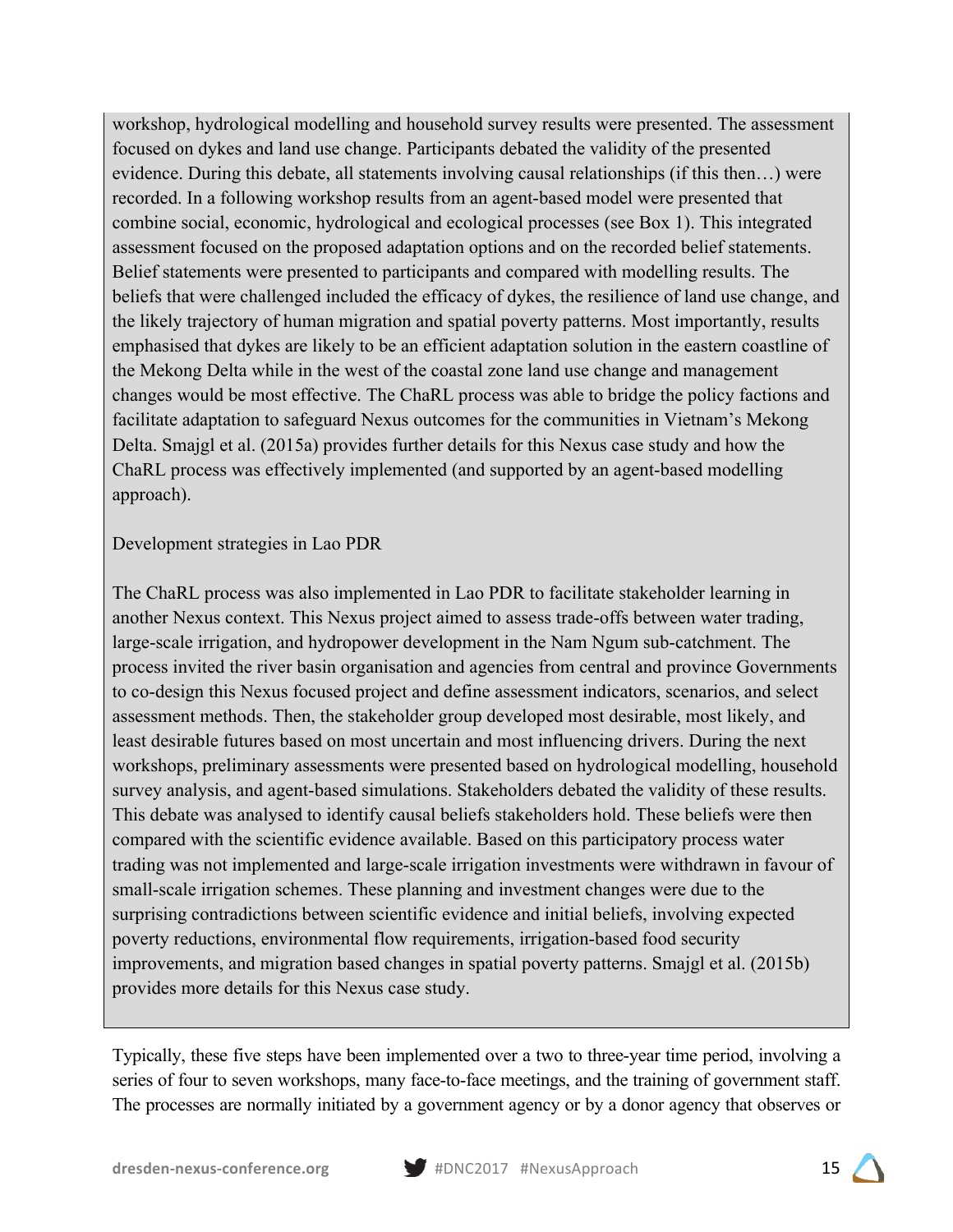expects trade-offs between sector specific investments. Initially, all decision makers that are likely to influence the system level outcomes are invited. This involves multiple tiers of governance from the village and from district, province, and central governments, and sometimes even supranational agencies. The evaluation of past ChaRL process implementations has shown that the best results are achieved if at least three governance levels and all context-relevant sectors (i.e. water, food, energy) participate throughout the process (Hassenforder et al., 2015; Smajgl and Ward, 2015b).

Several publications list and compare participatory processes (Barreteau et al., 2010; Cornwall and Jewkes, 1995). Such comparisons are useful to guide the selection of the best suited process design for the task at hand. Comparing ChaRL briefly with a few other process designs points out three key differences that can be outlined. First, ChaRL develops shared visions as normative benchmarks to circumvent competitive sectoral interests. Second, in the wider domain of participatory research most approaches work at the level of households or individuals, while ChaRL is designed for multi-level governance interactions. Third, in contrast to most participatory research, ChaRL does not explicitly elicit stakeholder knowledge and treat it as scientific evidence. Instead, both stakeholder and scientific knowledge is elicited or produced, but kept separate to develop contrasts to facilitate learning in the final step 5 workshop. This is also a key difference from most participatory modelling approaches, which aim to translate stakeholders' perception of the world into model design, as implemented in Companion Modelling (Barreteau et al., 2003; Castella and Verburg, 2007; d'Aquino and Bah, 2013; Le Page et al., 2014), Mediated Modelling (Antunes et al., 2006; van den Belt, 2004), or Participatory Simulation (Briot et al., 2007; Diehl, 1992; Ishida et al., 2007). The main reason for building the models based on primary data (i.e. information provided by household survey, rainfall data, crop price ranges) and expert knowledge only is to maximise the model's potential to challenge participants' beliefs. Designing the model based on participant beliefs would reinforce existing beliefs and heuristics, constraining debate to align prevailing beliefs instead of potentially contradicting existing beliefs. Maintaining the independence of the two knowledge pools allows for a controlled introduction of evidence and comparative analysis.

The development of improved process designs for implementing a Nexus Approach requires the testing and further enhancement of any of these research process designs. Each process design has a particular strength and is likely to perform better in some circumstances than in others. Nexus implementations could further improve the understanding of the effectiveness of particular process steps or sequences if the process is accompanied by a robust monitoring and evaluation approach to identify contextual strengths and limitations for each design option. This requires collective action within the research community (Poteete et al., 2010) to derive the necessary evidence for enhancing participatory process designs. However, such an experimental approach requires a generic framework for testing research processes to allow for cross-comparative analyses.

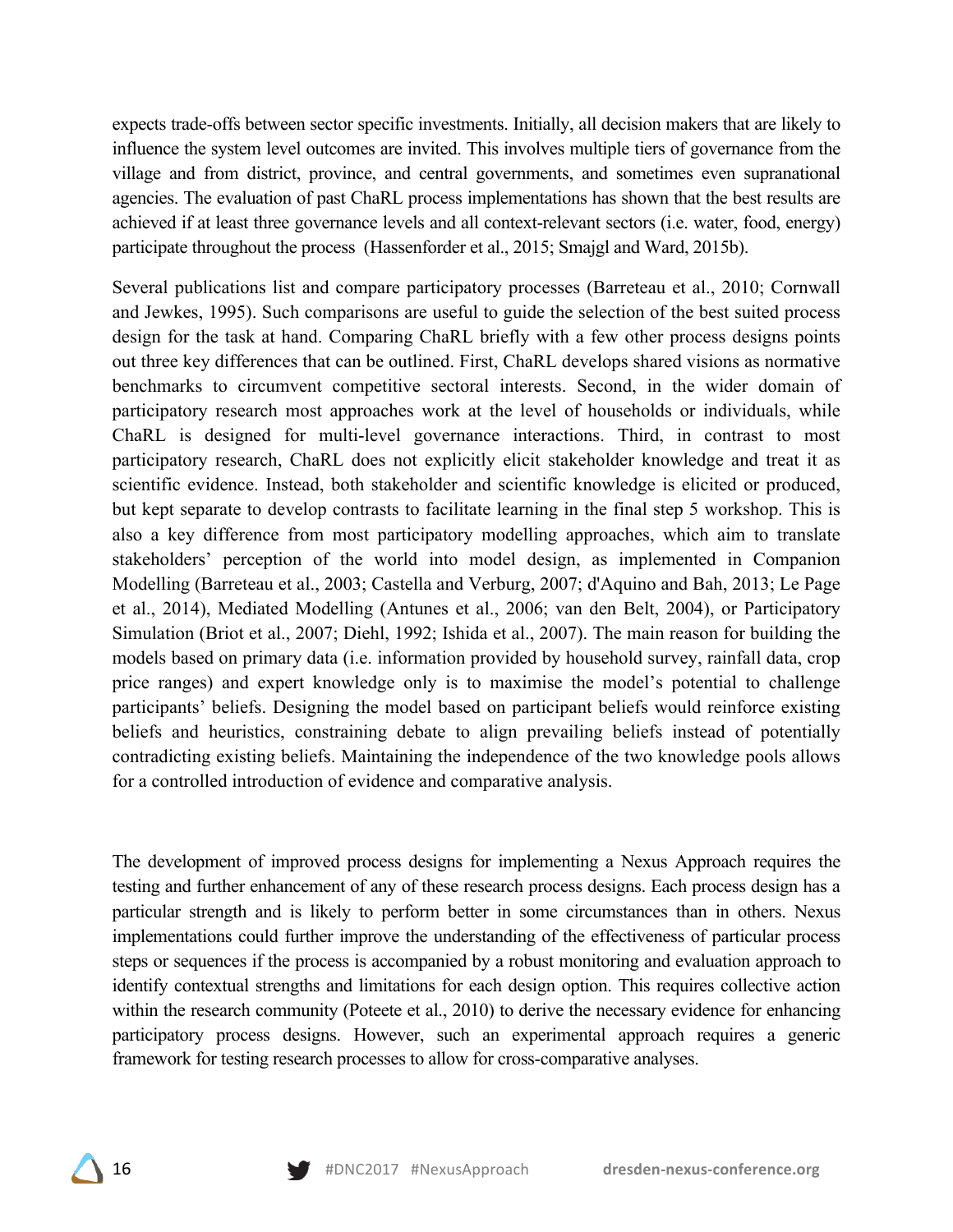So far, the evaluation of participatory research processes and participatory modelling is largely limited to qualitative descriptions of impacts without a systematic and replicable experimental design. Hassenforder et al. (2015) developed a framework for the comparative analysis of participatory processes. Their COPP (Comparison of Participatory Processes) framework defines 30 criteria across 4 dimensions: context (6 criteria), process design (14 criteria), monitoring and evaluation (4 criteria), and the impacts, outputs, and outcomes (6 criteria). *Error! Reference source not found.* lists the variables for the key dimensions of the COPP framework; more details and the actual framework application template are provided in Hassenforder et al. (2015). The framework application elicits evidence to derive testable hypothesis. These hypotheses would state that specific process activities implemented in a particular sequence lead to a particular outcome in a specific context. Ultimately, once widely tested, this evidence would define for a small number of contexts which activities are most critical and which activities should be avoided. Such design principles can provide the nexus community with robust understanding of effective science-policy deliberation processes.

*Table 1. Variables for three (of four) dimensions of the framework for the Comparison of Participatory Processes (COPP)*

| <b>Context</b><br>• Target system elements<br>Levels of governance influencing<br>$\bullet$                                                                                                                                     | <b>Participatory Process</b><br>• Participatory process objectives<br>Instigator(s) of the process<br>$\bullet$<br>• Team origin of the team<br>Selection of the participants<br>$\bullet$<br>Size of the group<br>$\bullet$                                                                                           | <b>Output(S), Outcomes &amp; Impacts</b>                                                                                                         |
|---------------------------------------------------------------------------------------------------------------------------------------------------------------------------------------------------------------------------------|------------------------------------------------------------------------------------------------------------------------------------------------------------------------------------------------------------------------------------------------------------------------------------------------------------------------|--------------------------------------------------------------------------------------------------------------------------------------------------|
| the target system elements<br>Other past/present intervention<br>$\bullet$<br>attempts<br>Preexisting relationships among<br>$\bullet$<br>participants<br>Participants' understanding of<br>$\bullet$<br>target system elements | • Level of participants' process<br>expectations<br>Governance level(s) engaged<br>$\bullet$<br>Length of process<br>$\bullet$<br>Number of events<br>Degree of participation<br>$\bullet$<br>retention<br>Setting of exchange<br>$\bullet$<br>Degree of participation<br>$\bullet$<br>Participatory methods and tools | Impact on participants<br>Impact on actions<br>Social scales of the impacts<br>$\bullet$<br>Spatial extent<br>Time scales of impact<br>$\bullet$ |

Recent implementations of the COPP framework have pointed at a few design principles (Hassenforder et al. (2015). First, effective engagement processes combine multiple levels of governance. This is supported by other literature (e.g. Daniell and Barreteau, 2014; Smajgl, 2009; Smajgl et al., 2009; Smajgl and Ward, 2015a). Second, policy impacts are less dependent on methods, which contradicts some other empirical studies comparing disciplinary models with complex system models (Smajgl and Ward, 2015b; Smajgl et al., 2015b). These results emphasise the need to further investigate the relevance of methods in the broader research design, which seems also highly relevant for the nexus discussion. Third, high policy impact is more likely to be achieved in two years or more, while low impact studies engaged for twelve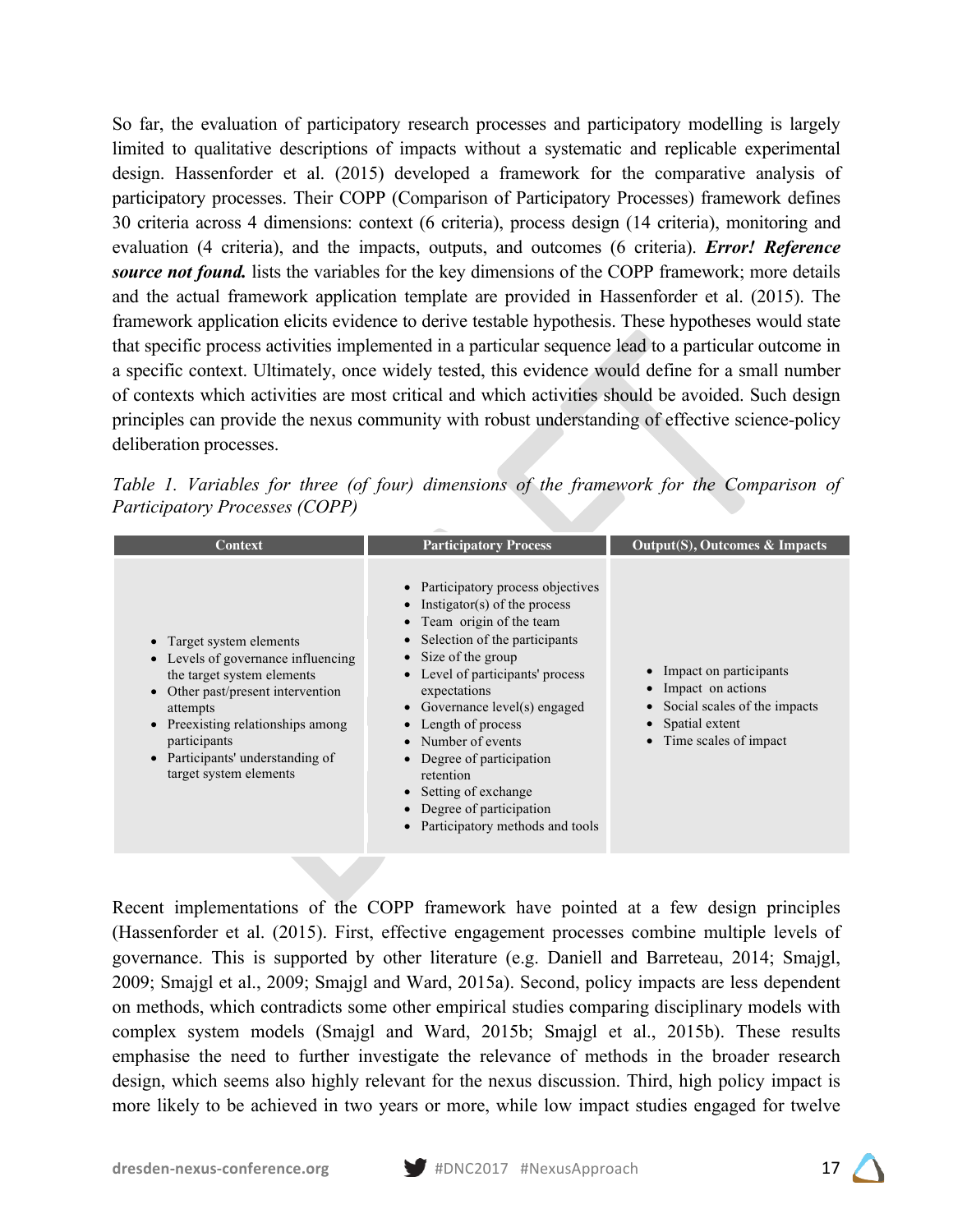months or less. This could mean that there is a threshold for nexus studies and the need to engage for two years or more to make policy outcomes more likely. These types of findings resulting from a wider application of the COPP framework and a subsequent comparative analysis would help develop robust design principles nexus implementations could build on.

## **4. Summary and Conclusion**

This paper presented two major challenges for the implementation of nexus approaches, (1) the need for methods that allow for an effective integration to provide the necessary diagnostic and analytical capacity to investigate nexus dynamics, and (2) the design of processes that facilitate evidence-based decision making despite the competing mandates of most nexus concerned negotiations.

The methodological solutions presented above could provide nexus studies with effective tools to analyse cross-sector dynamics. The political impetus to realise genuine integration in analytical assessment methods is very likely to remain high. The Nexus Approach accentuates this policy demand and continues what various sustainability-focused paradigms flagged as critical for effective decision support for decades. Therefore, it seems paramount to further advance genuinely integrated assessment methods and participatory process designs. This paper presents solutions for these two dimensions that are critical for any Nexus-type situation. However, there are still limitations. For instance, in the domain of agent-based modelling major challenges remain in sourcing data, implementing and parameterising realistic representations of social networks, or linking socio-economic and bio-physical processes. Also, the model validation remains challenging in an applied policy context due to the highly complex model designs. The ChaRL process design can also face substantial limitations or even fail if prevailing power relationships cannot be managed, or informal incentives overwrite policy processes. Effectively advancing this scientific domain requires large-scale initiatives to test a variety of process steps and the implementation sequence while monitoring and evaluating emerging policy impacts with a shared monitoring and evaluation framework.

In the long term, however, research agencies need to adopt these innovative methods more widely. This scientific transformation towards cross-disciplinary or transdisciplinary approaches is slowed down by two important impediments. Research facilities like universities follow the traditional structure and conduct research activities in disciplinary units. Not many universities have created cross-disciplinary entities. This results in the majority of (applied) nexus studies being designed and implemented by researchers that have a *unidisciplinary* assessment background. This leads to the second factor, which is linked to the change in skill sets. Any established researcher follows strong incentives to use familiar methods. Consequentially, most nexus research has been implemented by disciplinary units trying to connect to groups from other disciplines and each running their own method. However, effective nexus research requires

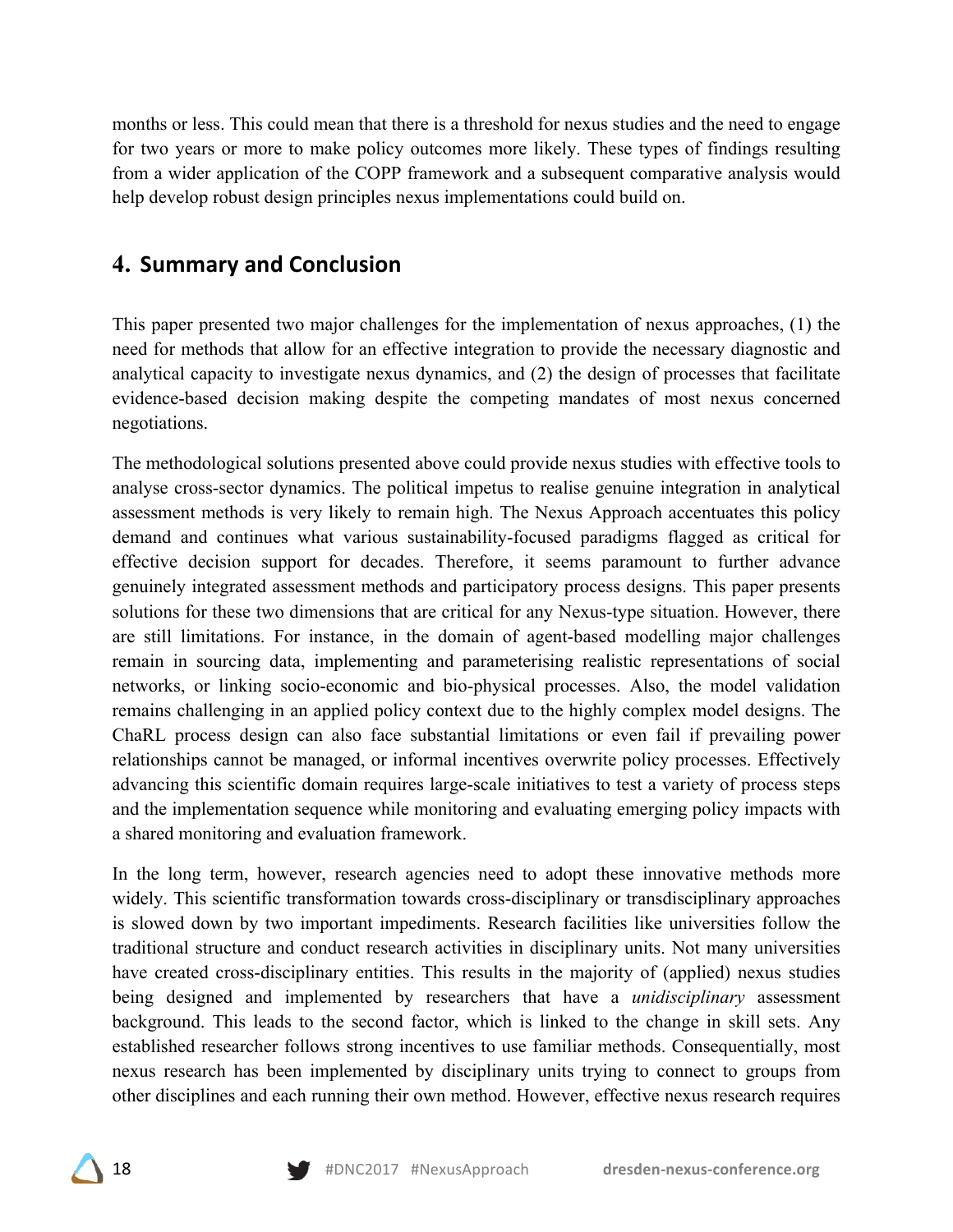researchers trained in transdisciplinary methods and operating from transdisciplinary research facilities.

Similarly, applied research is still dominated by traditional process designs, which separates researchers and stakeholders in a mostly academically driven research design and implementation approach. Such limited stakeholder engagement (and the resulting lack of stakeholders' ownership of the study and its results) is likely to leave the study to either being accepted because it confirms prevalent beliefs or being ignored because it contradicts initial beliefs. However, nexus research requires robust and effective engagement processes that allow contradicting scientific evidence to still influence decision making. Robustness, however, requires the scientific testing of participatory and other research processes to reveal what engagement process options exist and which process design is likely to lead to real-world uptake in what context.

In addition to these two challenges, applied nexus studies face also other challenges, which have not been discussed in this paper. For instance, most countries do not collect the necessary data for a comprehensive nexus analysis. Many mechanisms that facilitate or accelerate nexus tradeoffs are context-specific and involve ecosystem services, social processes, and economic dynamics. Typically, any robust analysis of these relationships depends on highly disaggregated data. This data demand is in addition to the sector-specific data needs to understand hydrological, energy-related, and food-specific data.

In synthesis, applied nexus studies are in high demand and considering the evidence for crosssector trade-offs the nexus paradigm is likely to continue to influence applied research. Developing solutions for the two challenges discussed in this paper will be an important research agenda to improve the support for robust implementations of nexus studies in the future.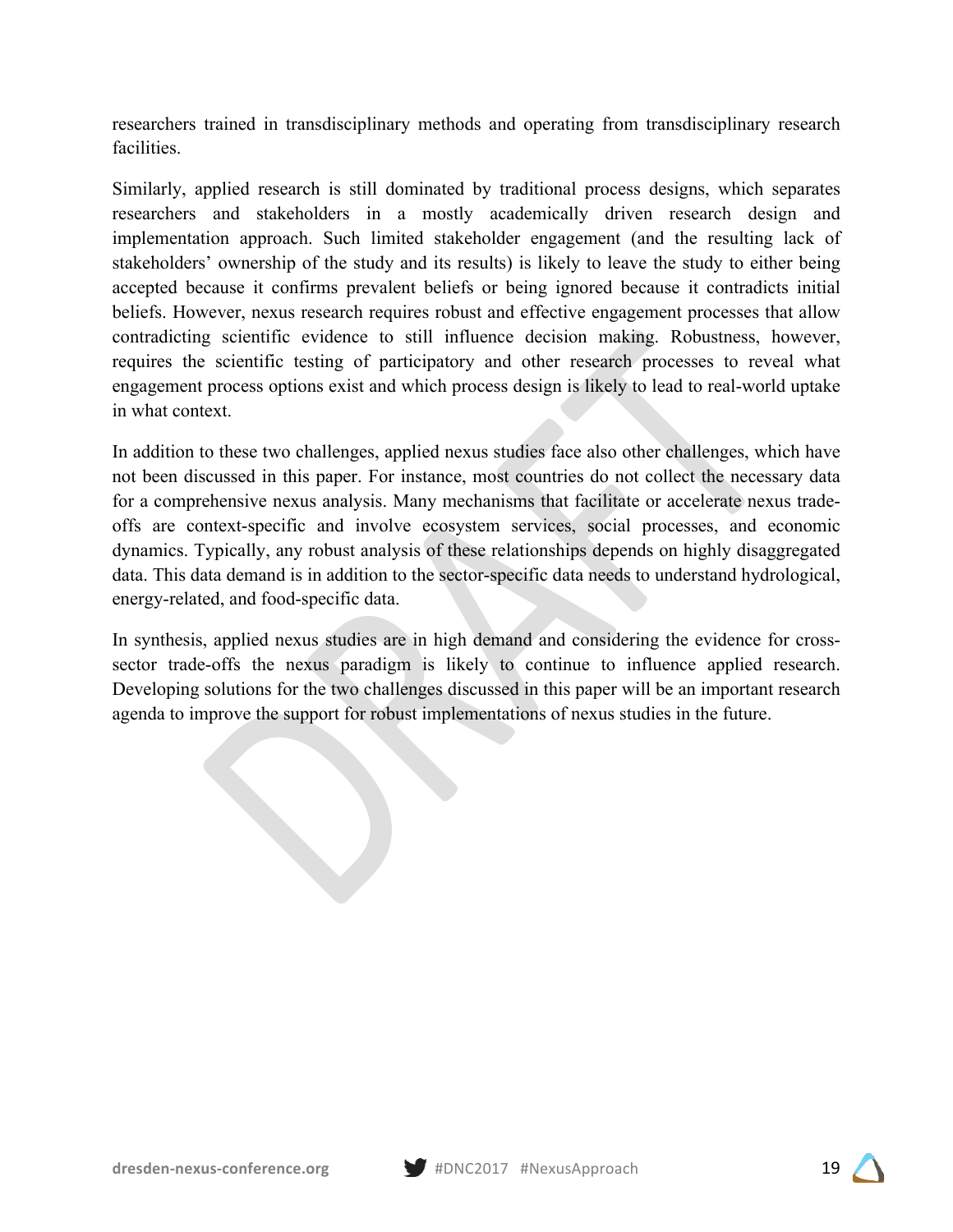#### **References**

- Alfieri, L., Brooks, P.J., Aldrich, N.J., Tenenbaum, H.R., 2011. Does discovery-based instruction enhance learning? Journal Of Educational Psychology 103, 1-18.
- Alvargonzález, D., 2011. Multidisciplinarity, Interdisciplinarity, Transdisciplinarity, and the Sciences. International Studies in the Philosophy of Science 25, 387-403.
- Andreu, J., Capilla, J., Sanchís, E., 1996. AQUATOOL, a generalized decision-support system for water-resources planning and operational management. Journal of Hydrology 177, 269- 291.
- Annetta, L.A., 2010. The "I's" have it: A framework for serious educational game design. Review of General Psychology 14, 105-112.
- Antunes, P., Santos, R., Videira, N., 2006. Participatory decision making for sustainable development-the use of mediated modelling techniques. Land Use Policy 23, 44-52.
- Argent, R.M., Grayson, R.B., Ewing, S.A., 1999. Integrated Models for Environmental Management: Issues of Process and Design. Environment International 25, 693-699.
- Ascough Ii, J.C., Maier, H.R., Ravalico, J.K., Strudley, M.W., 2008. Future research challenges for incorporation of uncertainty in environmental and ecological decision-making. Ecological Modelling 219, 383-399.
- Axelrod, R., Tesfatsion, L., Judd, K.L., 2006. A guide for newcomers to agent-based modelling in the social sciences 154. North-Holland, Amsterdam.
- Barreteau, O., Bots, P.W.G., Daniell, K.A., 2010. A Framework for Clarifying "Participation" in Participatory Research to Prevent its Rejection for the Wrong Reasons. Ecology and Society 15, 1.
- Barreteau, O., et al., 2003. Our Companion Modelling Approach. Journal of Artificial Societies and Sociel Simulation 6, http://jasss.soc.surrey.ac.uk/6/2/1.html.
- Barreteau, O., LePage, C., D'Aquino, P., 2003. Role-playing games, models and negotiation processes. JASSS - The Journal of Artificial Societies and Social Simulation 6.
- Barreteau, O., Smajgl, A., 2013. Designing Empirical Agent-based models: An issue of matching data, technical requirements and stakeholder expectations, in: Smajgl, A., Barreteau, O. (Eds.), The Characterisation & Parameterisation of Empirical Agent-based models. Springer, New York, pp. 217-229.
- Bazilian, M., Rogner, H., Howells, M., Hermann, S., Arent, D., Gielen, D., Steduto, P., Mueller, A., Komor, P., Tol, R.S.J., Yumkella, K.K., 2011. Considering the energy, water and food nexus: Towards an integrated modelling approach. Energy Policy 39, 7896-7906.
- Beaudouin, R., Monod, G., Ginot, V., 2008. Selecting parameters for calibration via sensitivity analysis: An individual-based model of mosquitofish population dynamics. Ecological Modelling 218, 29-48.
- Becu, N., Perez, P., Walker, A., Barreteau, O., Page, C.L., 2003. Agent based simulation of a small catchment water management in northern Thailand: Description of the CATCHSCAPE model. Ecological Modelling 170, 319-331.
- Biggs, E.M., Bruce, E., Boruff, B., Duncan, J.M.A., Horsley, J., Pauli, N., McNeill, K., Neef, A., Van Ogtrop, F., Curnow, J., Haworth, B., Duce, S., Imanari, Y., 2015. Sustainable development and the water–energy–food nexus: A perspective on livelihoods. Environmental science & policy 54, 389-397.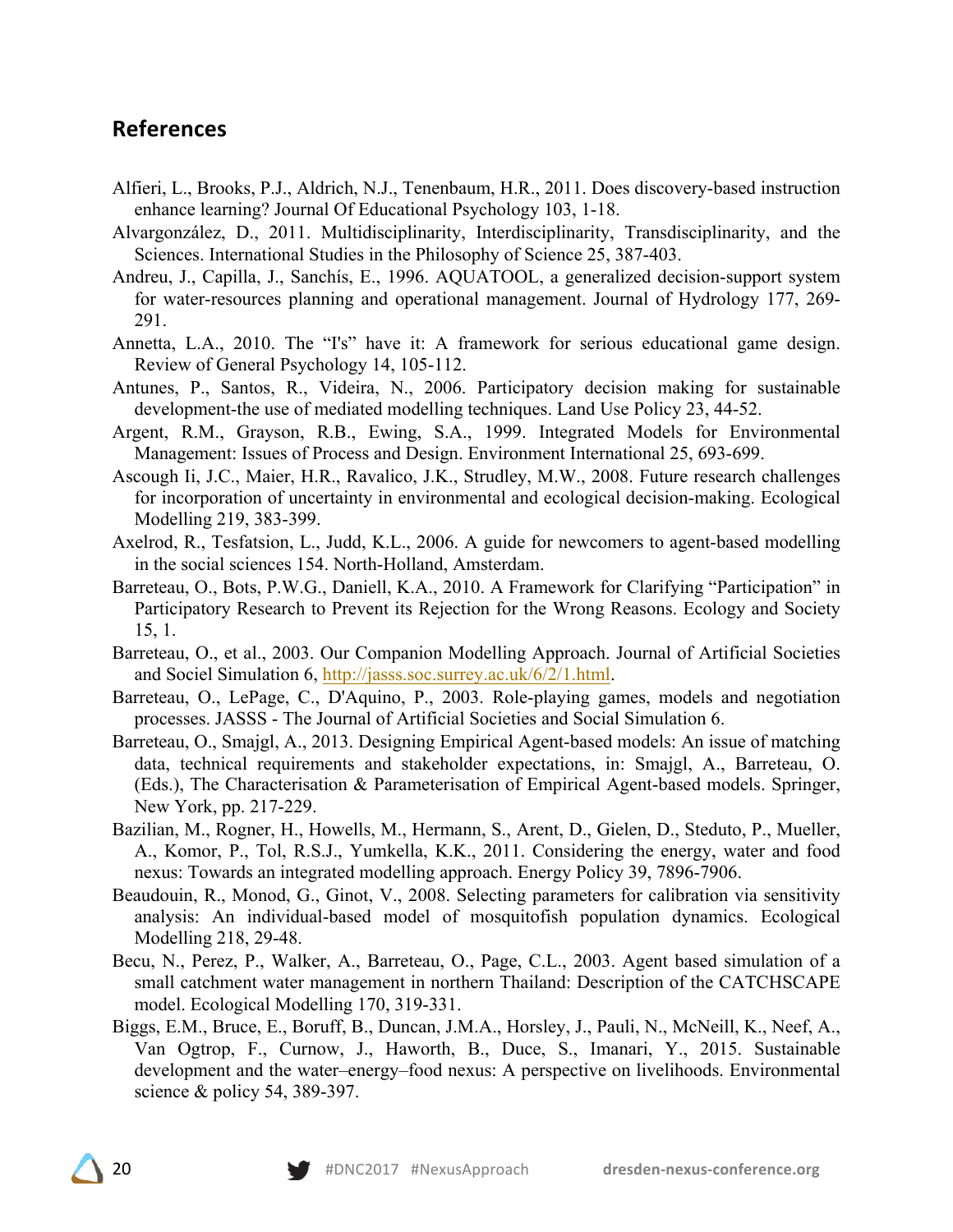- Bohensky, E., Smajgl, A., Herr, A., 2007. Calibrating Behavioural Variables in Agent-Based Models: Insights from a Case Study in East Kalimantan, Indonesia, in: Oxley, L., Kulasiri, D. (Eds.), International Congress on Modelling and Simulation (MODSIM07). Modelling and Simulation Society of Australia and New Zealand, Virginia Beach, VA pp. 18-24.
- Boschetti, F., Hardy, P.-Y., Grigg, N., Horwitz, P., 2010. Can we learn how complex systems work? Emergence: Complexity and Organization.
- Bousquet, F., Barnaud, C., Barreteau, O., Cernesson, F., Dumrongrojwatthana, P., Dung, L.C., Ekasingh, B., Gajaseni, N., Hoanh, C.T., LePage, C., Naivinit, W., Promburom, P., Raj Gurung, T., Ruankaew, N., Trebuil, G., 2006. Companion modelling for resilient water management: Stakeholders' perceptions of water dynamics and collective learning at the catchment scale, France and the CGIAR: Delivering scientific results for agricultural development, pp. 98-101.
- Briot, J.-P., Guyot, P., Irving, M., 2007. Participatory Simulation for Collective Management of Protected Areas for Biodiversity Conservation and Social Inclusion, International Modeling and Simulation Multiconference 2007 (IMSM'07), Buenos Aires, Argentina, pp. 183–188.
- Brouwer, R., van Ek, R., 2004. Integrated ecological, economic and social impact assessment of alternative flood control policies in the Netherlands 230. Journal of Ecological Economics 50, 1-21.
- Cash, D.W., Clark, W.C., Alcock, F., Dickson, N.M., Eckley, N., Guston, D.H., Jäger, J., Mitchell, R.B., 2003. Knowledge systems for sustainable development. Proceedings of the National Academy of Sciences 100, 8086-8091.
- Castella, J.-C., Verburg, P.H., 2007. Combination of process-oriented and pattern-oriented models of land-use change in a mountain area of Vietnam. Ecological Modelling 202, 410- 420.
- Cornwall, A., Jewkes, R., 1995. What is Participatory Research? Social Science and Medicine 41, 1767-1676.
- d'Aquino, P., Bah, A., 2013. A participatory modeling process to capture indigenous ways of adaptability to uncertainty: outputs from an experiment in West African drylands. Ecology and Society 18, 16. http://dx.doi.org/10.5751/ES-05876-180416.
- Daniell, K.A., Barreteau, O., 2014. Water governance across competing scales: Coupling land and water management. Journal of Hydrology.
- Dean, D.J., Kuhn, D., 2006. Direct instruction vs. discovery: The long view. Science Education 91, 384–397.
- Diehl, E.W., 1992. Participatory simulation software for managers: The design philosophy behind MicroWorld Creator. European Journal of Operational Research 59, 210-215.
- Doscher, C., Moore, K., Smallmann, C., Wilson, J., Simmons, D., 2014. An Agent-based Model of Tourism Movements in New Zealand, in: Smajgl, A., Barreteau, O. (Eds.), Empirical Agent-based Modelling - Challenges & Solutions: The Characterisation & Parameterisation of Empirical Agent-based Models. Springer, New York.
- Edmonds, B., Hernández, C., Troitzsch, K., 2007. Social Simulation: Technologies, Advances and New Discoveries. IGI Global.
- European Report on Development, 2012. Confronting Scarcity: Managing Water, Energy and Land for Inclusive and Sustainable Growth. . European Commission, Overseas Development Institute (ODI), European Centre for Development Policy Management (ECDPM), German Development Institute (GDI/DIE), Brussels, Belgium.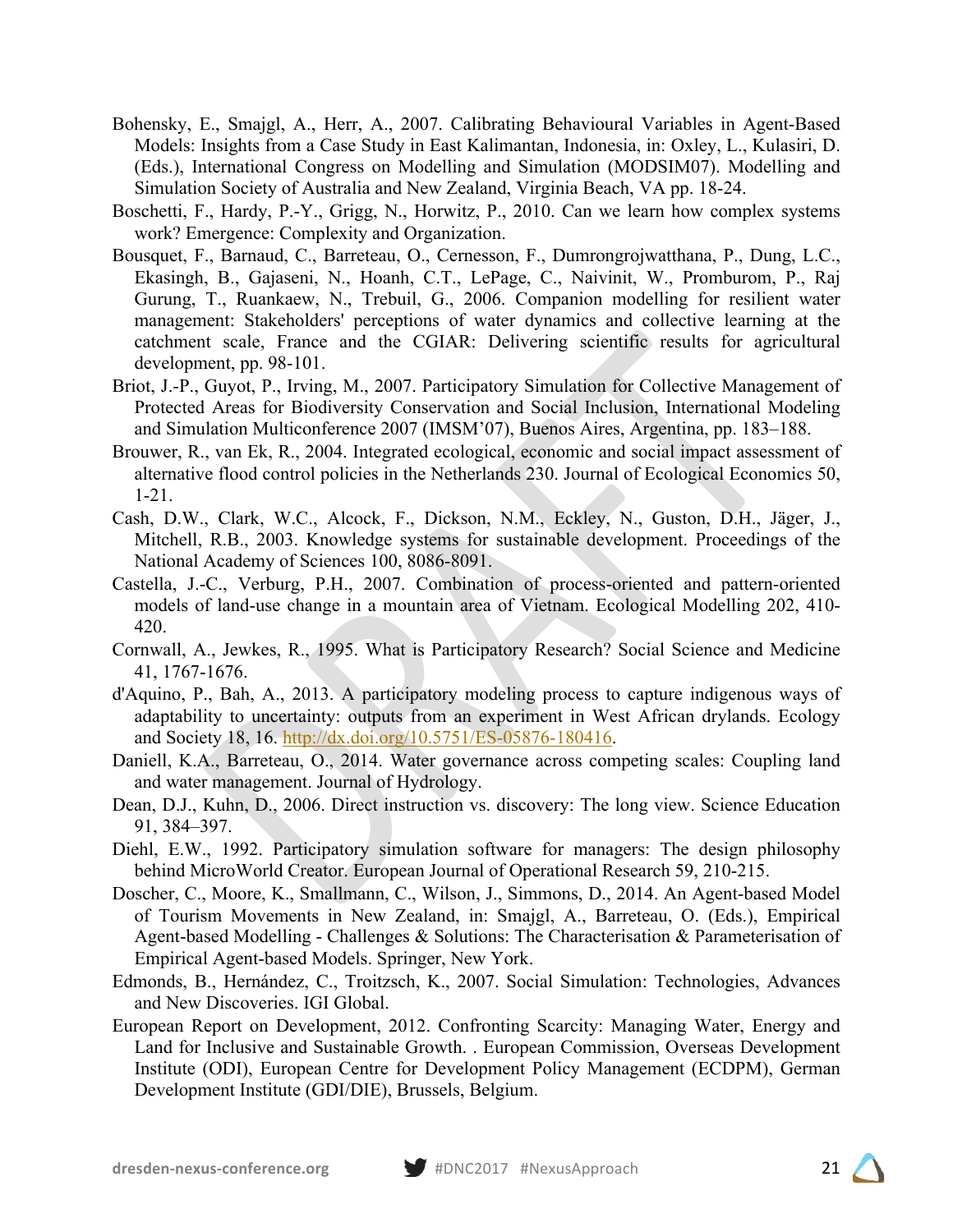- Fishbein, M., Ajzen, I., 1975. Belief, Attitude, Intention, and Behaviour: An Introduction to Theory and Research. Addison-Wesley, Reading.
- Foran, T., Ward, J., Kemp-Benedict, E., Smajgl, A., 2013. Developing detailed foresight narratives: a participatory technique from the Mekong region. Ecology and Society 18, 6.
- Gilbert, N., 2008. Agent-based models. SAGE Publications, Los Angeles.
- Giupponi, C., 2007. Decision Support Systems for implementing the European Water Framework Directive: The MULINO approach. Environmental Modelling & Software 22, 248-258.
- Habermas, J., 2005. Concluding comments on empirical approaches to deliberative politics. Acta Politica 40 384-392.
- Harou, J.J., Pulido-Velazquez, M., Rosenberg, D.E., Medellín-Azuara, J., Lund, J.R., Howitt, R.E., 2009. Hydro-economic models: Concepts, design, applications, and future prospects. Journal of Hydrology 375, 627-643.
- Hassenforder, E., Smajgl, A., Ward, J., 2015. Towards understanding participatory processes: Framework, application and results. Journal of Environmental Management 157, 84-95.
- He-Lambert, L., English, B.C., Lambert, D.M., Clark, C.D., Papanicolaou, T., 2016. Using Hydro-Economic Modeling to Analyze the Allocation of Agricultural Water in the Southeastern U.S., Agricultural & Applied Economics Association Annual Meeting, Boston, Massachusetts.
- Hirsch Hadorn, G., Bradley, D., Pohl, C., Rist, S., Wiesmann, U., 2006. Implications of transdisciplinarity for sustainability research. Ecological Economics 60, 119-128.
- Hoff, H., 2011. Understanding the Nexus. Background Paper for the Bonn2011 Conference: The Water, Energy and Food Security Nexus. Stockholm Environment Institute (SEI), Stockholm, Sweden.
- Hoff, H., Iceland, C., Kuylenstierna, J., te Velde, D.W., 2012. Managing the Water-Land-Energy Nexus for Sustainable Development. UN Chronicle 49, 4.
- Ishida, T., Nakajima, Y., Murakami, Y., Nakanishi, H., 2007. Augmented Experiment: Participatory Design with Multiagent Simulation. IJCAI, 1341-1346.
- Kirschner, P.A., Sweller, J., Clark, R.E., 2006. Why minimal guidance during instruction does not work: an analysis of the failure of constructivist, discovery, problem-based, experiential, and inquiry-based teaching. Educational Psychologist 41, 75–86.
- Le Page, C., Naivinit, W., Trebuil, G., Gajaseni, N., 2014. Companion Modelling with Rice Farmers to Characterise and Parameterise an Agent-based Model on Land/Water Use and Labour Migration in Northeast Thailand, in: Smajgl, A., Barreteau, O. (Eds.), Empirical Agent-based Modelling - Challenges & Solutions: The Characterisation & Parameterisation of Empirical Agent-based Models. Springer, New York.
- Loucks, D.P., 1995. DEVELOPING AND IMPLEMENTING DECISION SUPPORT SYSTEMS: A CRITIQUE AND A CHALLENGE1. JAWRA Journal of the American Water Resources Association 31, 571-582.
- Lynam, T., 2016. Exploring social representations of adapting to climate change using topicmodeling and Bayesian networks. Ecology & Society 21, 16.
- Lynam, T., de Jong, W., Shell, D., Kusumanto, T., Evans, K., 2007. A review of tools for incorporating community knowledge, preferences, and values into decision making in natural resources management. Ecology and Society 12, 5.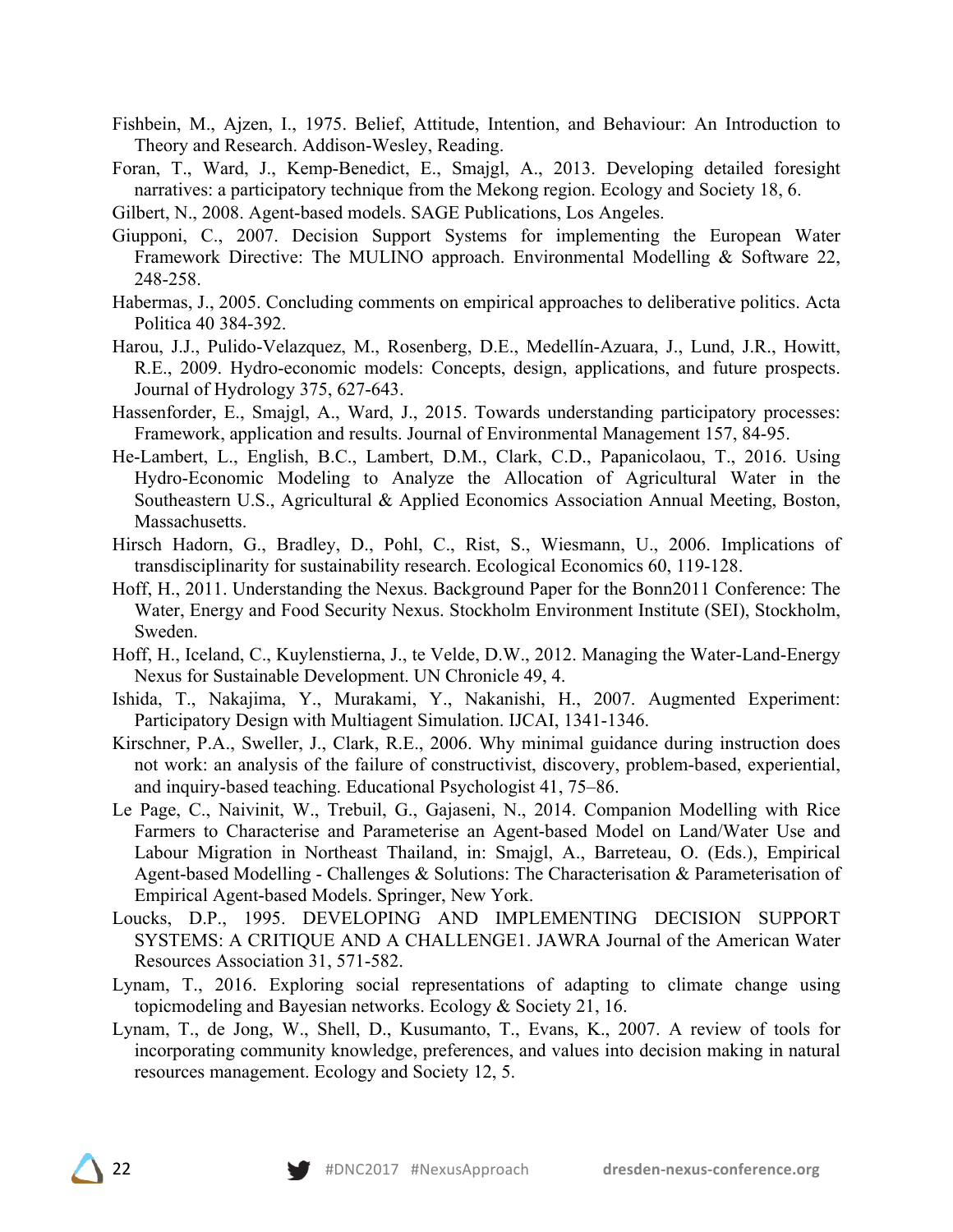- Mainuddin, M., Kirby, M., Hoanh, C., 2011. Adaptation to climate change for food security in the lower Mekong Basin. Food Security 3, 433-450.
- Matthies, M., Giupponi, C., Ostendorf, B., 2007. Environmental decision support systems: Current issues, methods and tools. Environmental Modelling & Software 22, 123-127.
- Mayer, R., 2004. Should there be a three-strikes rule against pure discovery learning? The case for guided methods of instruction. American Psychologist 59, 14–19.
- McIntyre, A., 2008. Participatory Action Research. Sage, Thousand Oaks, CA.
- Miller, J.H., Page, S.E., 2008. Complex Adaptive Systems: An Introduction to Computational Models of Social Life. Princeton University Press, Princeton and Oxford.
- Mohtar, R.H., Daher, B., 2012. Water, Energy, and Food: The Ultimate Nexus, in: Heldman, D., Moraru, C.I. (Eds.), Encyclopedia of Agricultural, Food, and Biological Engineering, Second Edition. CRC Press.
- Moss, S., 2008. Alternative Approaches to the Empirical Validation of Agent-Based Models. Journal of Artificial Societies and Social Simulation 11.
- Müller, B., Balbi, S., Buchmann, C.M., de Sousa, L., Dressler, G., Groeneveld, J., Klassert, C.J., Le, Q.B., Millington, J.D.A., Nolzen, H., Parker, D.C., Polhill, J.G., Schlüter, M., Schulze, J., Schwarz, N., Sun, Z., Taillandier, P., Weise, H., 2014. Standardised and transparent model descriptions for agent-based models: Current status and prospects. Environmental Modelling & Software 55, 156-163.
- Mysiak, J., Giupponi, C., Rosato, P., 2005. Towards the development of a decision support system for water resource management. Environmental Modelling & Software 20, 203-214.
- Ng, T.L., Eheart, J.W., Cai, X., Braden, J.B., 2011. An agent-based model of farmer decisionmaking and water quality impacts at the watershed scale under markets for carbon allowances and a second-generation biofuel crop. Water Resources Research 47, n/a-n/a.
- Poteete, A.R., Janssen, M.A., Ostrom, E., 2010. Working togeher: collective action, the commons, and multiple methods in practice. Princeton University Press, Princeton.
- QEERI, 2012. Nexus 1.0. A Resource Management Strategy Guiding Tool.
- Sahrbacher, C., Sahrbacher, A., Balmann, A., 2014. Parameterisaton of AgriPoliS: A Model of AGricultural Structural Change, in: Smajgl, A., Barreteau, O. (Eds.), Empirical Agent-based Modelling - Challenges & Solutions: The Characterisation & Parameterisation of Empirical Agent-based Models. Springer, New York.
- Santhosh, A., Farid, A.M., Youcef-Toumi, K., 2014. Real-time economic dispatch for the supply side of the energy-water nexus. Applied Energy 122, 42-52.
- Sawyer, R.K., 2005. Social Emergence: Societies as Complex Systems. Cambridge University Press, New York.
- Singh, R., Maheshwari, B., Malano, H., 2014. Securing Water Supply in Western Sydney: An Analysis of Water Use, Demand and Availability in the South Creek Catchment, in: Maheshwari, B., Purohit, R., Malano, H., Singh, V.P., Amerasinghe, P. (Eds.), The Security of Water, Food, Energy and Liveability of Cities: Challenges and Opportunities for Peri-Urban Futures. Springer, New York.
- Smajgl, A., 2006. Quantitative evaluation of water use benefits: an integrative modelling approach for the Great Barrier Reef region. Natural Resource Modelling 19, 511-538.
- Smajgl, A., 2009. Accounting for multiple governance scales in integrated modelling and decision support, in: Proctor, W., Van Kerkhoff, L., Hatfield Dodds, S. (Eds.), Reflecting on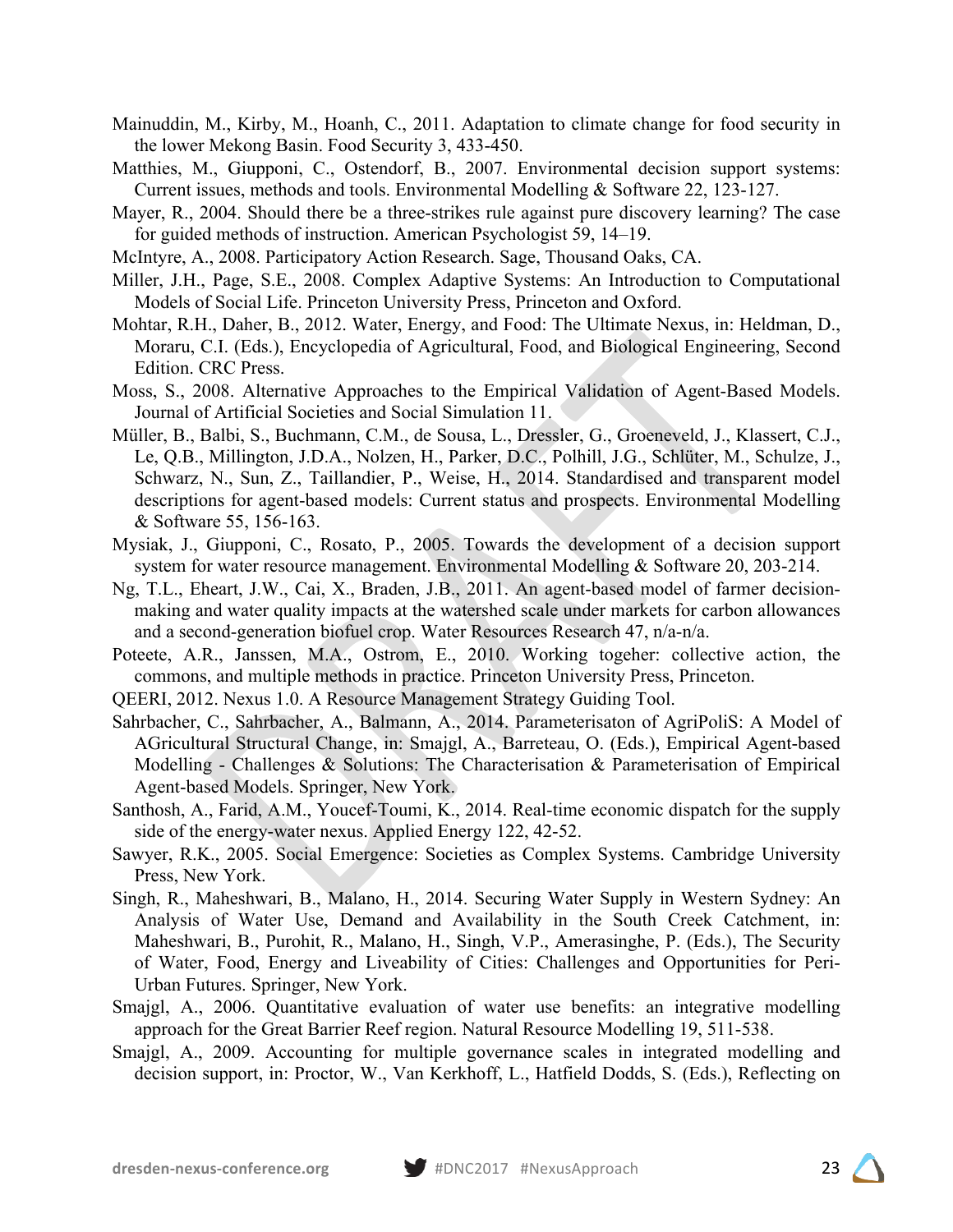integrated mission directed research: Learning from experience in environmental and natural resource management. CSIRO Publishing, Collingwood, pp. 189-202.

- Smajgl, A., 2010. Challenging beliefs through multi-level participatory modelling in Indonesia. Environmental Modelling and Software 25, 1470-1476.
- Smajgl, A., Barreteau, O., 2013a. The Characterisation & Parameterisation of Empirical Agentbased models, in: Smajgl, A. (Ed.), Empirical Agent-Based Modelling – Challenges & Solutions. Springer, New York.
- Smajgl, A., Barreteau, O., 2013b. Empiricism and Agent-based modelling, in: Smajgl, A., Barreteau, O. (Eds.), The Characterisation & Parameterisation of Empirical Agent-based models Springer, New York, pp. 5-27.
- Smajgl, A., Barreteau, O., 2017. Framing options for characterising and parameterising human agents in empirical ABM. Environmental Modelling and Software in Press.
- Smajgl, A., Bohensky, E., 2013. Behaviour And Space In Agent-Based Modelling: Poverty Patterns In East Kalimantan, Indonesia. Environmental Modelling and Software 45, 8-14.
- Smajgl, A., Egan, S., Kirby, M., Mainuddin, M., Ward, J., Kroon, F., 2013. The Mekong region simulation (Mersim) model - Design Document CSIRO Climate Adaptation Flagship, Townsville.
- Smajgl, A., House, A., Butler, J., 2011. Implications of ecological data constraints for integrated policy and livelihoods modelling: an example from East Kalimantan, Indonesia Ecological Modelling 222, 888-896.
- Smajgl, A., Morris, S., Heckbert, S., 2009. Water policy impact assessment combining modelling techniques in the Great Barrier Reef region. Water Policy 11, 191-202.
- Smajgl, A., Nuangnong, T., forthcoming. Development trade-offs and socio-ecological feedbacks in the Mekong Environmental Modelling and Software.
- Smajgl, A., Toan, T.Q., Nhan, D.K., Ward, J., Trung, N.H., Tri, L.Q., Tri, V.P.D., Vu, P.T., 2015a. Responding to rising sea-levels in Vietnam's Mekong Delta Nature Climate Change 5, 167-174.
- Smajgl, A., Ward, J., 2013a. Cross-sectoral Assessment, in: Smajgl, A., Ward, J. (Eds.), The Water-Food-Energy Nexus in the Mekong Region. Assessing Development Strategies Considering Cross-Sectoral and Transboundary Impacts. Springer, New York, pp. 1-18.
- Smajgl, A., Ward, J., 2013b. A framework for bridging Science and Decision making. Futures 52, 52-58.
- Smajgl, A., Ward, J., 2013c. The Water-Food-Energy Nexus in the Mekong Region: Assessing development strategies considering cross-sectoral and trans-boundary impacts. Springer, New York.
- Smajgl, A., Ward, J., 2015a. A design protocol for research impact evaluation: Development investments of the Mekong region. Journal of Environmental Management 157, 311-319.
- Smajgl, A., Ward, J., 2015b. Evaluating participatory research: Framework, methods and implementation results. Journal of Environmental Management 157, 311-319.
- Smajgl, A., Ward, J., Foran, T., Dore, J., Larson, S., 2015b. Visions, beliefs and transformation: Exploring cross-sector and trans-boundary dynamics in the wider Mekong region. Ecology and Society 20, 15.
- Smajgl, A., Ward, J., Pluschke, L., 2016. The Water-Food-Energy Nexus Realising a New Paradigm. Journal of Hydrology 533, 533-540.